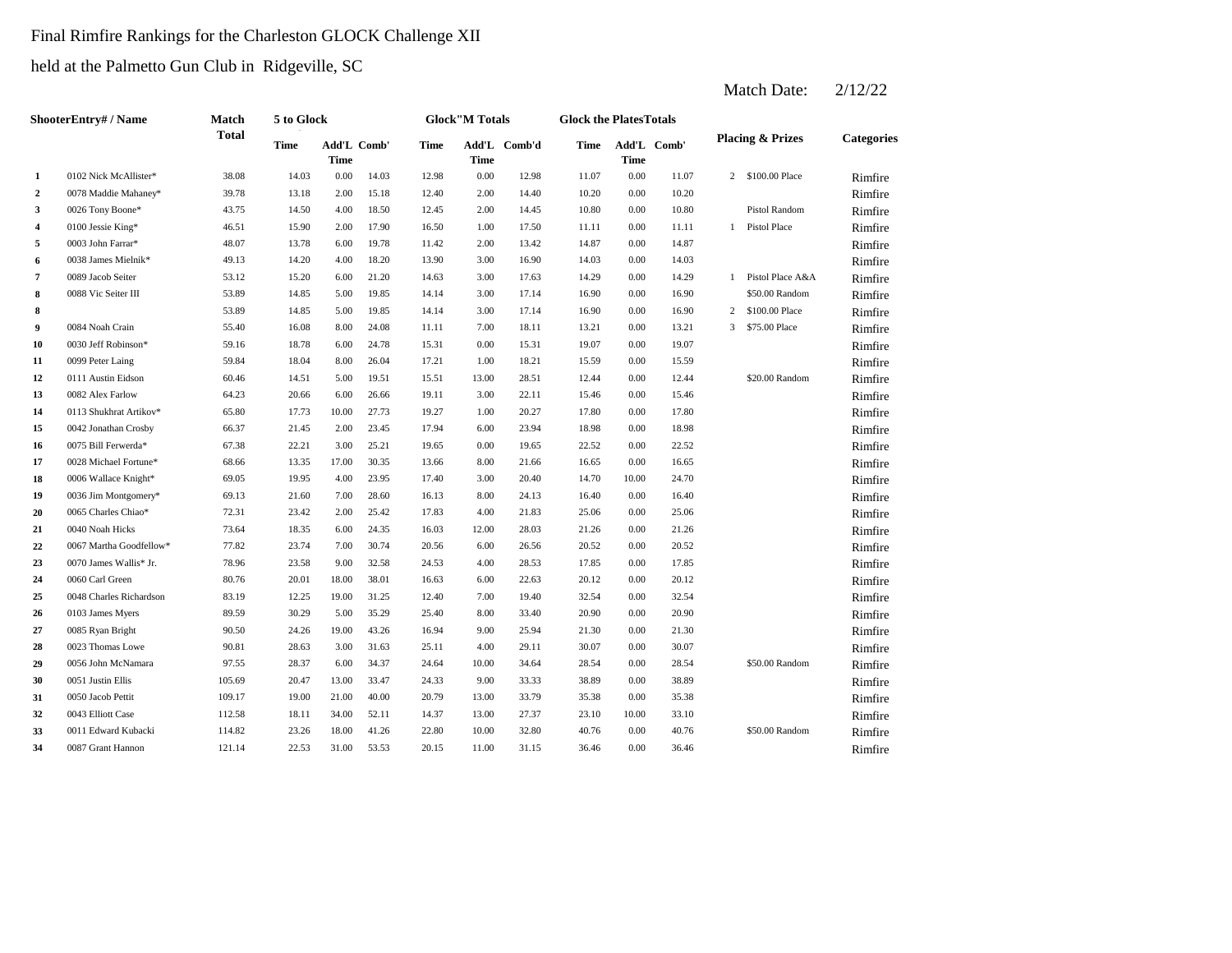|    | ShooterEntry# / Name    | <b>Match</b> | 5 to Glock  |                                   |        |             | <b>Glock</b> "M Totals |        | <b>Glock the PlatesTotals</b> |       |             |                             |                   |
|----|-------------------------|--------------|-------------|-----------------------------------|--------|-------------|------------------------|--------|-------------------------------|-------|-------------|-----------------------------|-------------------|
|    |                         | <b>Total</b> | <b>Time</b> | <b>Add'L Comb'</b><br><b>Time</b> |        | <b>Time</b> | Add'L<br><b>Time</b>   | Comb'd | <b>Time</b>                   | Time  | Add'L Comb' | <b>Placing &amp; Prizes</b> | <b>Categories</b> |
| 35 | 0059 John Fields        | 128.31       | 19.48       | 30.00                             | 49.48  | 19.41       | 10.00                  | 29.41  | 29.42                         | 20.00 | 49.42       |                             | Rimfire           |
| 36 | 0086 Zachary Broerman   | 129.72       | 21.42       | 20.00                             | 41.42  | 22.43       | 36.00                  | 58.43  | 29.87                         | 0.00  | 29.87       |                             | Rimfire           |
| 37 | 0096 David Taylor       | 138.58       | 32.86       | 22.00                             | 54.86  | 30.76       | 15.00                  | 45.76  | 37.96                         | 0.00  | 37.96       |                             | Rimfire           |
| 38 | 0031 Tommy Herman       | 139.32       | 25.08       | 22.00                             | 47.08  | 24.79       | 15.00                  | 39.79  | 32.45                         | 20.00 | 52.45       |                             | Rimfire           |
| 39 | 0045 Parker Shirley     | 139.45       | 29.33       | 10.00                             | 39.33  | 27.82       | 18.00                  | 45.82  | 44.30                         | 10.00 | 54.30       |                             | Rimfire           |
| 40 | 0091 Nicholas Huth      | 141.48       | 26.24       | 15.00                             | 41.24  | 35.27       | 22.00                  | 57.27  | 42.97                         | 0.00  | 42.97       |                             | Rimfire           |
| 41 | 0034 Kenyon Harrington  | 152.06       | 21.65       | 38.00                             | 59.65  | 24.12       | 25.00                  | 49.12  | 43.29                         | 0.00  | 43.29       |                             | Rimfire           |
| 42 | 0035 Shawn Mitchell     | 154.24       | 24.17       | 30.00                             | 54.17  | 38.48       | 26.00                  | 64.48  | 35.59                         | 0.00  | 35.59       |                             | Rimfire           |
| 43 | 0095 Frank Micalizzi    | 168.47       | 36.58       | 26.00                             | 62.58  | 37.12       | 28.00                  | 65.12  | 40.77                         | 0.00  | 40.77       |                             | Rimfire           |
| 44 | 0101 James King         | 175.00       | 18.55       | 43.00                             | 61.55  | 24.46       | 40.00                  | 64.46  | 38.99                         | 10.00 | 48.99       |                             | Rimfire           |
| 45 | 0047 Micah Schaffner    | 177.55       | 24.44       | 71.00                             | 95.44  | 33.19       | 9.00                   | 42.19  | 39.92                         | 0.00  | 39.92       | 2 year membership ren       | Rimfire           |
| 46 | 0046 Ascher Schlichting | 178.99       | 23.33       | 50.00                             | 73.33  | 21.80       | 27.00                  | 48.80  | 36.86                         | 20.00 | 56.86       |                             | Rimfire           |
| 47 | 0041 Jonas Barker       | 186.70       | 40.00       | 27.00                             | 67.00  | 33.42       | 18.00                  | 51.42  | 58.28                         | 10.00 | 68.28       |                             | Rimfire           |
| 48 | 0054 Aaron Ellis        | 204.72       | 32.40       | 30.00                             | 62.40  | 30.83       | 28.00                  | 58.83  | 63.49                         | 20.00 | 83.49       |                             | Rimfire           |
| 49 | 0044 Zachary Dye        | 211.18       | 31.58       | 33.00                             | 64.58  | 28.79       | 14.00                  | 42.79  | 63.81                         | 40.00 | 103.81      |                             | Rimfire           |
| 50 | 0081 Joseph Zager       | 212.02       | 51.41       | 12.00                             | 63.41  | 56.46       | 12.00                  | 68.46  | 50.15                         | 30.00 | 80.15       |                             | Rimfire           |
| 51 | 0009 Donna Wilson       | 244.32       | 35.40       | 46.00                             | 81.40  | 35.50       | 47.00                  | 82.50  | 60.42                         | 20.00 | 80.42       |                             | Rimfire           |
| 52 | 0073 Charles Cook       | 245.97       | 23.59       | 87.00                             | 110.59 | 24.37       | 39.00                  | 63.37  | 72.01                         | 0.00  | 72.01       |                             | Rimfire           |
| 53 | 0049 Kaitlin Godwin     | 278.99       | 24.18       | 105.00                            | 129.18 | 30.14       | 43.00                  | 73.14  | 46.67                         | 30.00 | 76.67       |                             | Rimfire           |
| 54 | 0083 Patricia Warren    | 488.25       | 124.31      | 17.00                             | 141.31 | 124.90      | 34.00                  | 158.90 | 188.04                        | 0.00  | 188.04      |                             | Rimfire           |
| 55 | 0116 Angela Mitchell    | 498.10       | 118.65      | 68.00                             | 186.65 | 56.44       | 63.00                  | 119.44 | 122.01                        | 70.00 | 192.01      |                             | Rimfire           |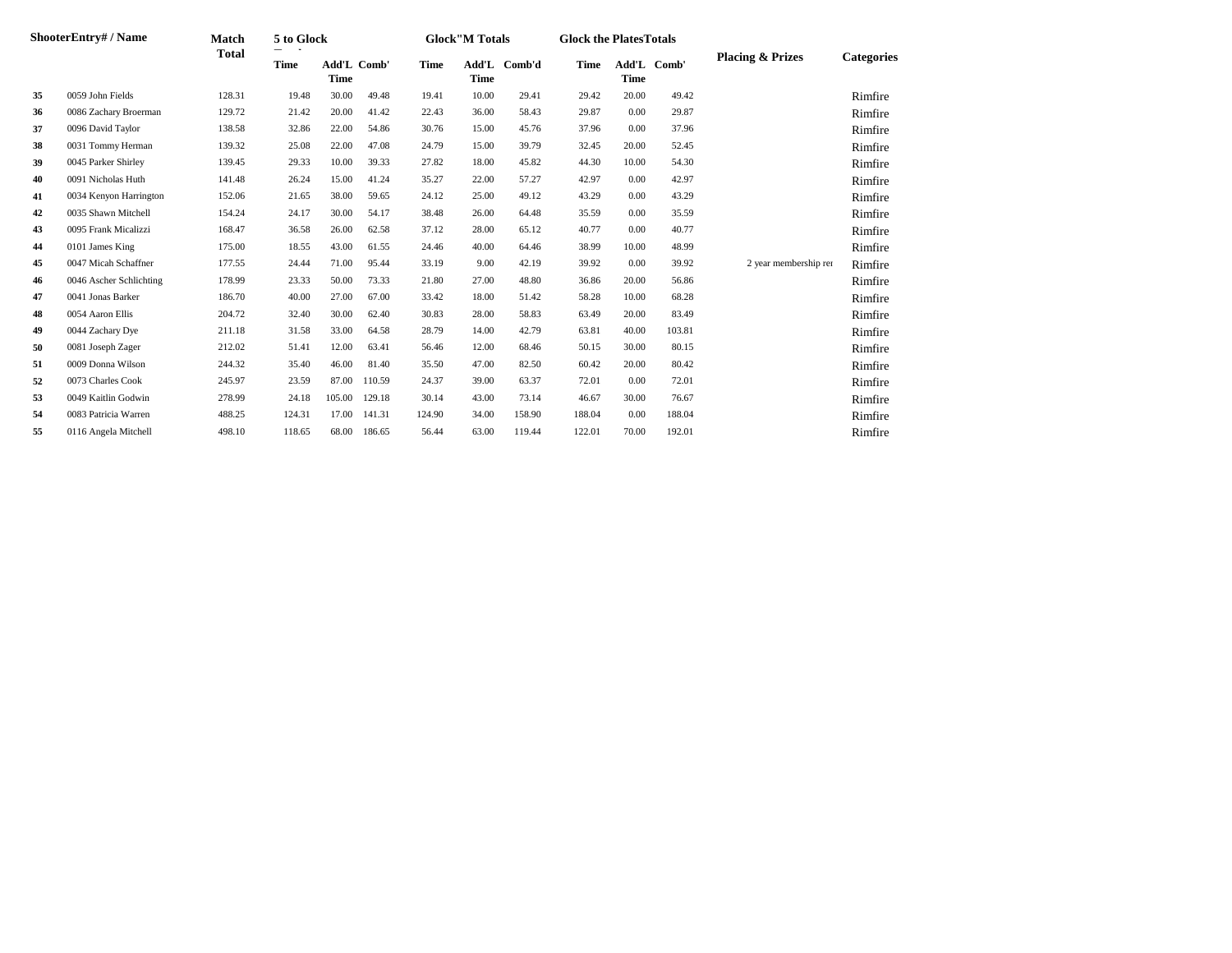Final GLOCK Girls Rankings for the Charleston GLOCK Challenge XII

held at the Palmetto Gun Club in Ridgeville, SC

|                | <b>ShooterEntry#/Name</b> | <b>Match</b> | 5 to Glock  |                     |       |             | <b>Glock</b> "M Totals |        | <b>Glock the Plates Totals</b> |                            |        |   |                             |
|----------------|---------------------------|--------------|-------------|---------------------|-------|-------------|------------------------|--------|--------------------------------|----------------------------|--------|---|-----------------------------|
|                |                           | <b>Total</b> | <b>Time</b> | Add'L Comb'<br>Time |       | <b>Time</b> | Add'L<br><b>Time</b>   | Comb'd | Time                           | Add'L Comb'<br><b>Time</b> |        |   | <b>Placing &amp; Prizes</b> |
| 1              | 0080 Maddie Mahaney*      | 52.99        | 17.15       | 2.00                | 19.15 | 15.80       | 4.00                   | 19.80  | 14.04                          | 0.00                       | 14.04  |   | \$100.00 Place              |
| $\overline{2}$ | 0069 Martha Goodfellow*   | 72.96        | 24.83       | 2.00                | 26.83 | 23.87       | 3.00                   | 26.87  | 19.26                          | 0.00                       | 19.26  |   |                             |
| 3              | 0014 Lori Fink*           | 77.46        | 26.80       | 4.00                | 30.80 | 24.32       | 3.00                   | 27.32  | 19.34                          | 0.00                       | 19.34  |   |                             |
| $\overline{4}$ | 0033 Jamie Sue Sloan      | 119.94       | 31.11       | 12.00               | 43.11 | 30.59       | 5.00                   | 35.59  | 41.24                          | 0.00                       | 41.24  |   | \$100.00 Place              |
| 5              | 0018 Carol Scott          | 145.26       | 29.23       | 41.00               | 70.23 | 27.99       | 18.00                  | 45.99  | 29.04                          | 0.00                       | 29.04  |   | <b>ETool Place</b>          |
| 6              | 0012 Janna Daughtery      | 151.26       | 31.14       | 20.00               | 51.14 | 28.67       | 30.00                  | 58.67  | 41.45                          | 0.00                       | 41.45  | 3 | Knife Place                 |
| $\overline{7}$ | 0019 Dianna Snell         | 153.23       | 29.67       | 6.00                | 35.67 | 32.13       | 7.00                   | 39.13  | 58.43                          | 20.00                      | 78.43  |   |                             |
| 8              | 0010 Donna Wilson         | 326.97       | 39.42       | 39.00               | 78.42 | 38.49       | 33.00                  | 71.49  | 77.06                          | 100.00                     | 177.06 |   |                             |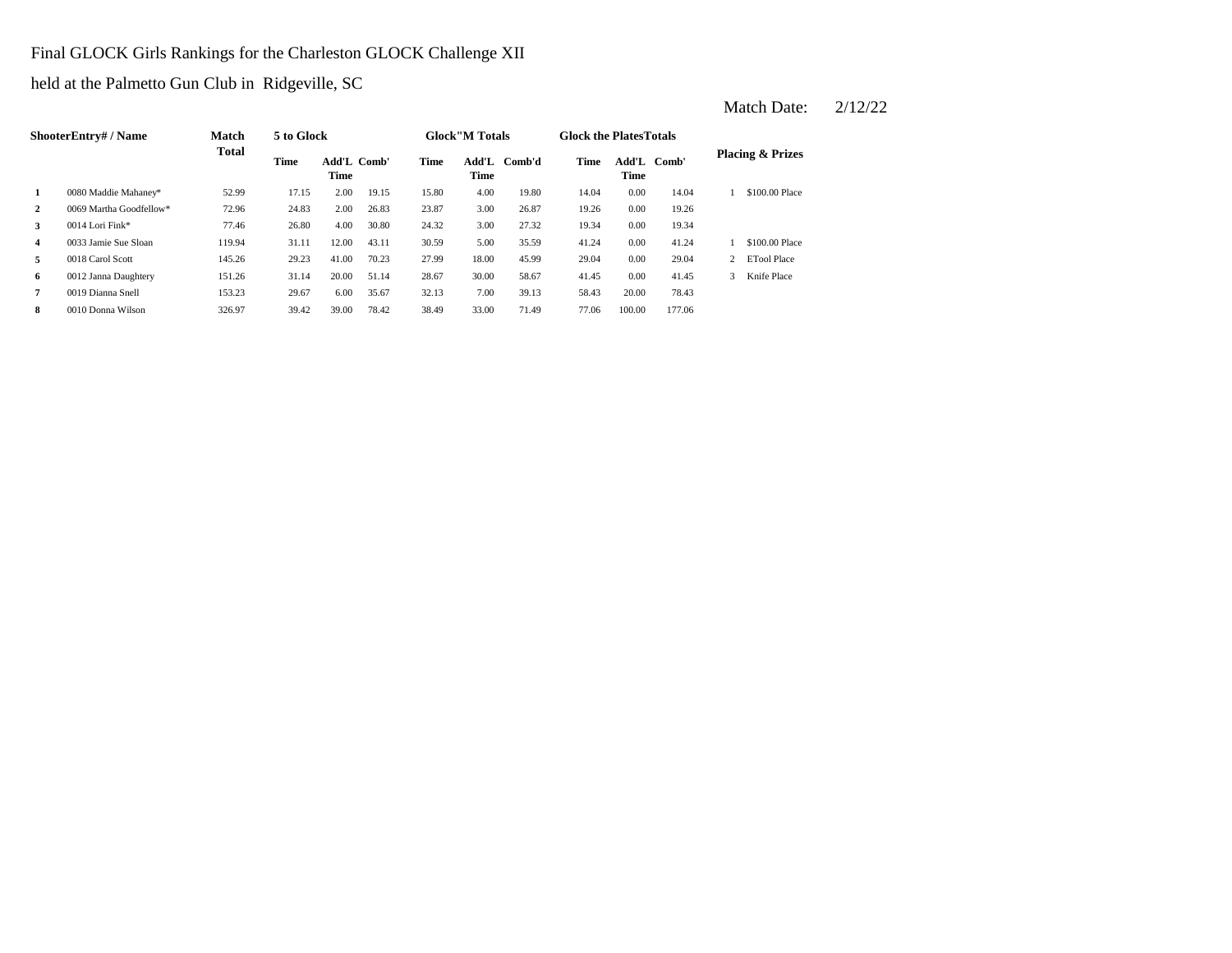## Final Pocket GLOCK Rankings for the Charleston GLOCK Challenge XII

held at the Palmetto Gun Club in Ridgeville, SC

|                  | <b>ShooterEntry#/Name</b> | <b>Match</b> | 5 to Glock  |                            |       |             | <b>Glock</b> "M Totals |              | <b>Glock the PlatesTotals</b> |             |             |   |                             |
|------------------|---------------------------|--------------|-------------|----------------------------|-------|-------------|------------------------|--------------|-------------------------------|-------------|-------------|---|-----------------------------|
|                  |                           | <b>Total</b> | <b>Time</b> | Add'L Comb'<br><b>Time</b> |       | <b>Time</b> | <b>Time</b>            | Add'L Comb'd | <b>Time</b>                   | <b>Time</b> | Add'L Comb' |   | <b>Placing &amp; Prizes</b> |
| 1                | 0004 John Farrar*         | 33.86        | 9.40        | 1.00                       | 10.40 | 9.83        | 1.00                   | 10.83        | 12.63                         | 0.00        | 12.63       |   | \$50.00 Random              |
| $\boldsymbol{2}$ | 0052 Danny Clifton*       | 36.93        | 10.46       | 1.00                       | 11.46 | 10.71       | 0.00                   | 10.71        | 14.76                         | 0.00        | 14.76       |   |                             |
| 3                | 0027 Tony Boone*          | 37.58        | 11.13       | 1.00                       | 12.13 | 9.72        | 0.00                   | 9.72         | 15.73                         | 0.00        | 15.73       |   |                             |
| 4                | 0037 Jim Montgomery*      | 46.00        | 12.99       | 0.00                       | 12.99 | 10.72       | 4.00                   | 14.72        | 18.29                         | 0.00        | 18.29       |   |                             |
| 5                | 0079 Maddie Mahaney*      | 48.78        | 10.97       | 0.00                       | 10.97 | 11.13       | 2.00                   | 13.13        | 14.68                         | 10.00       | 24.68       |   | \$190/210 Place             |
| 6                | 0068 Martha Goodfellow*   | 54.74        | 15.34       | 2.00                       | 17.34 | 14.09       | 1.00                   | 15.09        | 22.31                         | 0.00        | 22.31       |   |                             |
| 7                | 0097 Geoffrey Gall*       | 58.53        | 9.78        | 4.00                       | 13.78 | 10.73       | 0.00                   | 10.73        | 14.02                         | 20.00       | 34.02       |   |                             |
| 8                | 0071 James Wallis* Jr.    | 62.98        | 17.12       | 1.00                       | 18.12 | 17.16       | 1.00                   | 18.16        | 26.70                         | 0.00        | 26.70       |   |                             |
| 9                | 0076 Bill Ferwerda*       | 66.28        | 14.79       | 1.00                       | 15.79 | 14.32       | 0.00                   | 14.32        | 26.17                         | 10.00       | 36.17       |   |                             |
| 10               | 0007 Wallace Knight*      | 66.62        | 12.53       | 21.00                      | 33.53 | 10.88       | 6.00                   | 16.88        | 16.21                         | 0.00        | 16.21       |   |                             |
| 11               | 0013 Lori Fink*           | 67.75        | 17.32       | 4.00                       | 21.32 | 17.99       | 3.00                   | 20.99        | 25.44                         | 0.00        | 25.44       |   |                             |
| 12               | 0110 Steven Pariseau      | 72.76        | 11.54       | 7.00                       | 18.54 | 13.46       | 3.00                   | 16.46        | 17.76                         | 20.00       | 37.76       |   |                             |
| 13               | 0093 Jackie Graham        | 78.87        | 13.66       | 6.00                       | 19.66 | 14.58       | 8.00                   | 22.58        | 26.63                         | 10.00       | 36.63       |   | \$100.00 Place              |
| 14               | 0024 Simon LeRay*         | 83.33        | 16.45       | 4.00                       | 20.45 | 14.97       | 2.00                   | 16.97        | 25.91                         | 20.00       | 45.91       |   |                             |
| 15               | 0021 James Blackwelder    | 84.92        | 15.56       | 10.00                      | 25.56 | 17.38       | 4.00                   | 21.38        | 27.98                         | 10.00       | 37.98       | 2 | <b>ETool Place</b>          |
| 16               | 0029 Michael Fortune*     | 85.29        | 9.37        | 13.00                      | 22.37 | 10.25       | 12.00                  | 22.25        | 20.67                         | 20.00       | 40.67       |   |                             |
| 17               | 0020 Karl Snell           | 99.57        | 14.49       | 3.00                       | 17.49 | 14.22       | 8.00                   | 22.22        | 29.86                         | 30.00       | 59.86       | 3 | Knife Place                 |
| 18               | 0057 John McNamara        | 135.47       | 19.22       | 9.00                       | 28.22 | 17.13       | 10.00                  | 27.13        | 50.12                         | 30.00       | 80.12       |   |                             |
| 19               | 0032 Jamie Sue Sloan      | 139.28       | 16.07       | 33.00                      | 49.07 | 22.49       | 5.00                   | 27.49        | 42.72                         | 20.00       | 62.72       |   |                             |
| 20               | 0017 Carol Scott          | 140.89       | 16.98       | 19.00                      | 35.98 | 17.55       | 14.00                  | 31.55        | 33.36                         | 40.00       | 73.36       |   | \$50.00 Random              |
| 21               | 0092 Nicholas Huth        | 163.68       | 17.41       | 11.00                      | 28.41 | 22.30       | 12.00                  | 34.30        | 50.97                         | 50.00       | 100.97      |   |                             |
| 22               | 0002 Tim Wilhelm          | 174.52       | 26.02       | 3.00                       | 29.02 | 29.52       | 17.00                  | 46.52        | 48.98                         | 50.00       | 98.98       |   |                             |
| 23               | 0074 Charles Cook         | 252.06       | 17.61       | 29.00                      | 46.61 | 19.66       | 16.00                  | 35.66        | 69.79                         | 100.00      | 169.79      |   |                             |
| 24               | 0106 Clayton Birdwell     | 351.10       | 16.55       | 20.00                      | 36.55 | 27.11       | 21.00                  | 48.11        | 36.44                         | 230.00      | 266.44      |   |                             |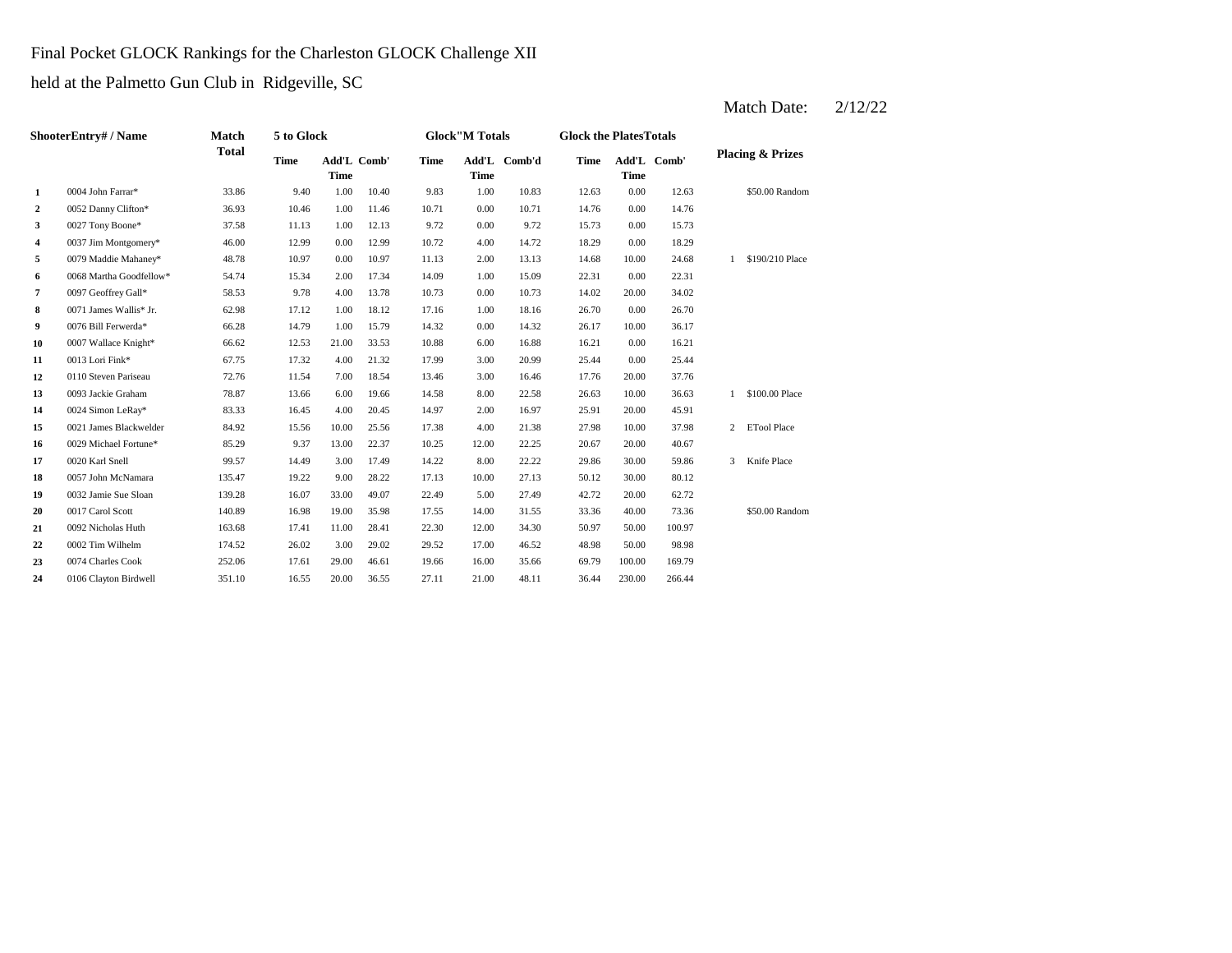## Final STOCK MOS Rankings for the Charleston GLOCK Challenge XII

held at the Palmetto Gun Club in Ridgeville, SC

|                        | <b>Match</b>                |              |             |            |                       |             |       |                                        |             |       |                                              |                             |
|------------------------|-----------------------------|--------------|-------------|------------|-----------------------|-------------|-------|----------------------------------------|-------------|-------|----------------------------------------------|-----------------------------|
|                        |                             | <b>Time</b>  | <b>Time</b> |            | <b>Time</b>           | <b>Time</b> |       | <b>Time</b>                            | <b>Time</b> |       |                                              | <b>Placing &amp; Prizes</b> |
| 0053 Danny Clifton*    | 38.99                       | 13.87        | 0.00        | 13.87      | 13.91                 | 0.00        | 13.91 | 11.21                                  | 0.00        | 11.21 |                                              |                             |
| 0107 Nick McAllister*  | 40.72                       | 14.63        | 3.00        | 17.63      | 11.74                 | 1.00        | 12.74 | 10.35                                  | 0.00        | 10.35 |                                              |                             |
| 0005 John Farrar*      | 41.09                       | 14.12        | 1.00        | 15.12      | 12.41                 | 3.00        | 15.41 | 10.56                                  | 0.00        | 10.56 |                                              |                             |
| 0098 Geoffrey Gall*    | 43.37                       | 16.59        | 1.00        | 17.59      | 13.91                 | 0.00        | 13.91 | 11.87                                  | 0.00        | 11.87 | $\mathbf{1}$                                 | Pistol Place                |
| 0039 James Mielnik*    | 53.26                       | 19.44        | 3.00        | 22.44      | 17.57                 | 0.00        | 17.57 | 13.25                                  | 0.00        | 13.25 |                                              |                             |
| 0112 Austin Eidson     | 60.84                       | 17.04        | 5.00        | 22.04      | 14.93                 | 7.00        | 21.93 | 16.87                                  | 0.00        | 16.87 | $\mathbf{1}$                                 | \$70 Place                  |
| 0109 Steven Pariseau   | 61.86                       | 15.91        | 3.00        | 18.91      | 13.34                 | 16.00       | 29.34 | 13.61                                  | 0.00        | 13.61 |                                              |                             |
| 0090 Tony Hannon       | 65.22                       | 20.51        | 3.00        | 23.51      | 16.98                 | 8.00        | 24.98 | 16.73                                  | 0.00        | 16.73 | $\overline{2}$                               | <b>ETool Place</b>          |
| 0015 Lori Fink*        | 65.56                       | 23.31        | 1.00        | 24.31      | 19.90                 | 2.00        | 21.90 | 19.35                                  | 0.00        | 19.35 |                                              |                             |
| 0008 Wallace Knight*   | 66.10                       | 21.93        | 2.00        | 23.93      | 19.06                 | 4.00        | 23.06 | 19.11                                  | 0.00        | 19.11 |                                              |                             |
| 0114 Shukhrat Artikov* | 70.54                       | 23.65        | 3.00        | 26.65      | 21.43                 | 3.00        | 24.43 | 19.46                                  | 0.00        | 19.46 |                                              |                             |
| 0064 Brett Browning    | 71.24                       | 27.73        | 0.00        | 27.73      | 22.39                 | 1.00        | 23.39 | 20.12                                  | 0.00        | 20.12 | $\mathfrak{Z}$                               | Knife Place                 |
| 0105 Patrick Cauley    | 72.13                       | 20.82        | 7.00        | 27.82      | 20.31                 | 2.00        | 22.31 | 22.00                                  | 0.00        | 22.00 |                                              |                             |
| 0055 Fletcher Rutter   | 73.09                       | 21.15        | 8.00        | 29.15      | 19.17                 | 4.00        | 23.17 | 20.77                                  | 0.00        | 20.77 |                                              |                             |
| 0077 Bill Ferwerda*    | 78.10                       | 23.57        | 2.00        | 25.57      | 22.58                 | 10.00       | 32.58 | 19.95                                  | 0.00        | 19.95 |                                              | \$50.00 Random              |
| 0072 James Wallis* Jr. | 80.03                       | 27.22        | 3.00        | 30.22      | 26.31                 | 1.00        | 27.31 | 22.50                                  | 0.00        | 22.50 |                                              |                             |
| 0104 James Myers       | 80.95                       | 32.01        | 2.00        | 34.01      | 26.77                 | 2.00        | 28.77 | 18.17                                  | 0.00        | 18.17 |                                              |                             |
| 0022 James Blackwelder | 94.27                       | 25.49        | 9.00        | 34.49      | 24.32                 | 8.00        | 32.32 | 27.46                                  | 0.00        | 27.46 |                                              |                             |
| 0115 Shawn Mitchell    | 95.36                       | 28.01        | 9.00        | 37.01      | 28.43                 | 4.00        | 32.43 | 25.92                                  | 0.00        | 25.92 |                                              |                             |
| 0058 John McNamara     | 101.60                      | 35.08        | 6.00        | 41.08      | 28.46                 | 3.00        | 31.46 | 29.06                                  | 0.00        | 29.06 |                                              |                             |
| 0094 Jackie Graham     | 108.77                      | 21.05        | 24.00       | 45.05      | 24.66                 | 18.00       | 42.66 | 21.06                                  | 0.00        | 21.06 |                                              |                             |
| 0016 Calvin Witcher    | 109.40                      | 30.32        | 1.00        | 31.32      | 27.24                 | 5.00        | 32.24 | 25.84                                  | 20.00       | 45.84 |                                              |                             |
| 0001 Richard Sanderson | 114.19                      | 38.33        | 13.00       | 51.33      | 35.78                 | 2.00        | 37.78 | 25.08                                  | 0.00        | 25.08 |                                              | Pistol Random               |
| 0066 Floyd Truluck     | 716.60                      | 299.97       |             | 599.97     | 49.53                 | 19.00       | 68.53 | 48.10                                  | 0.00        | 48.10 |                                              |                             |
|                        | <b>ShooterEntry# / Name</b> | <b>Total</b> |             | 5 to Glock | Add'L Comb'<br>300.00 |             |       | <b>Glock</b> "M Totals<br>Add'L Comb'd |             |       | <b>Glock the PlatesTotals</b><br>Add'L Comb' |                             |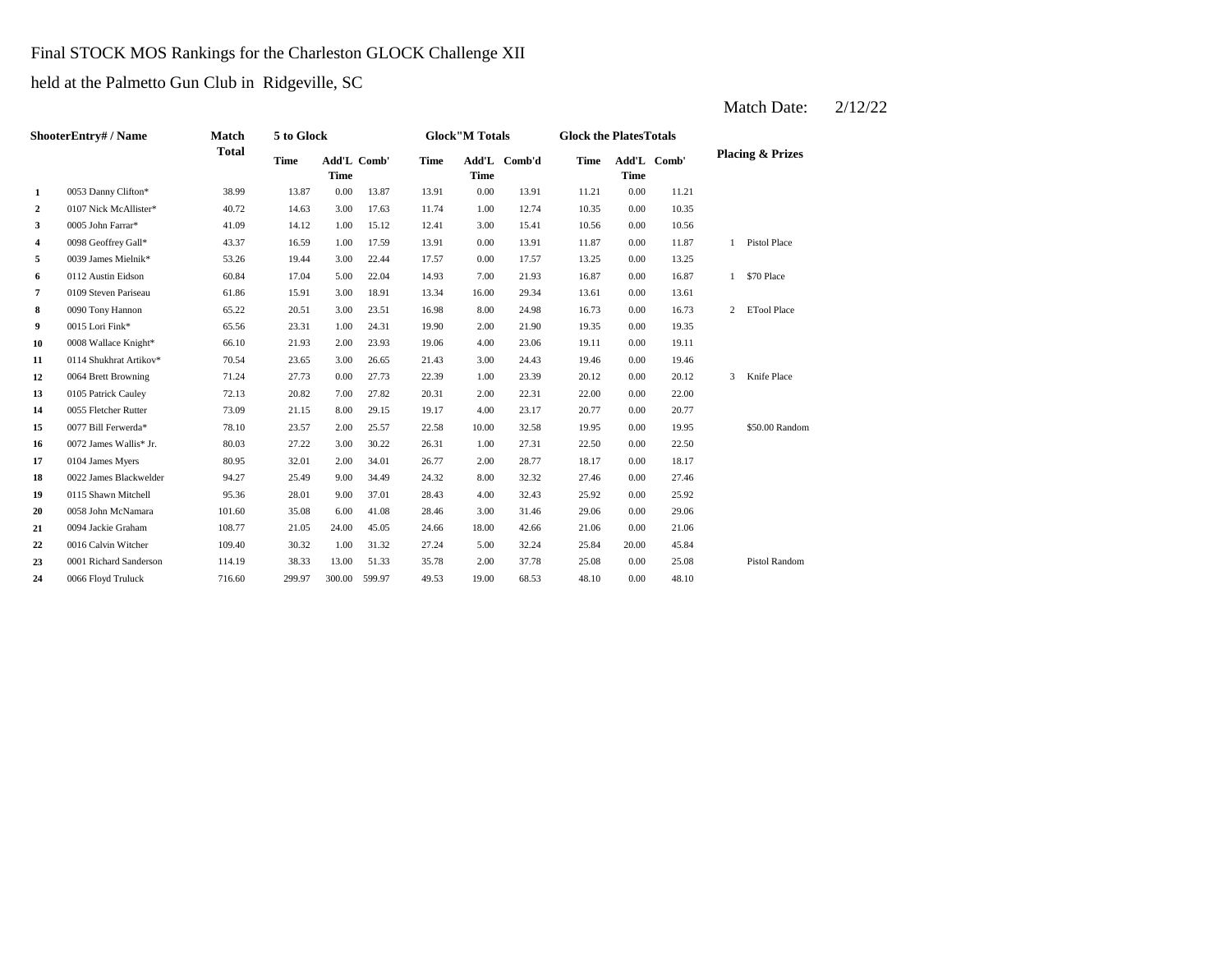Match Date:

**The following scores have not been included in the above results due to administrative issues or scoring errors Please call the GSSF office (770) 437-4718 as soon as possible for further clarification. Thank you.**

**Shooters who did not finish the match...**

#### **Shooters who did not show**

- 1 0061 Thomas Fariss\* 2 0062 Thomas Fariss\*
- 0063 **3** Thomas Fariss\*
- 4 0025 Gerald Zablocky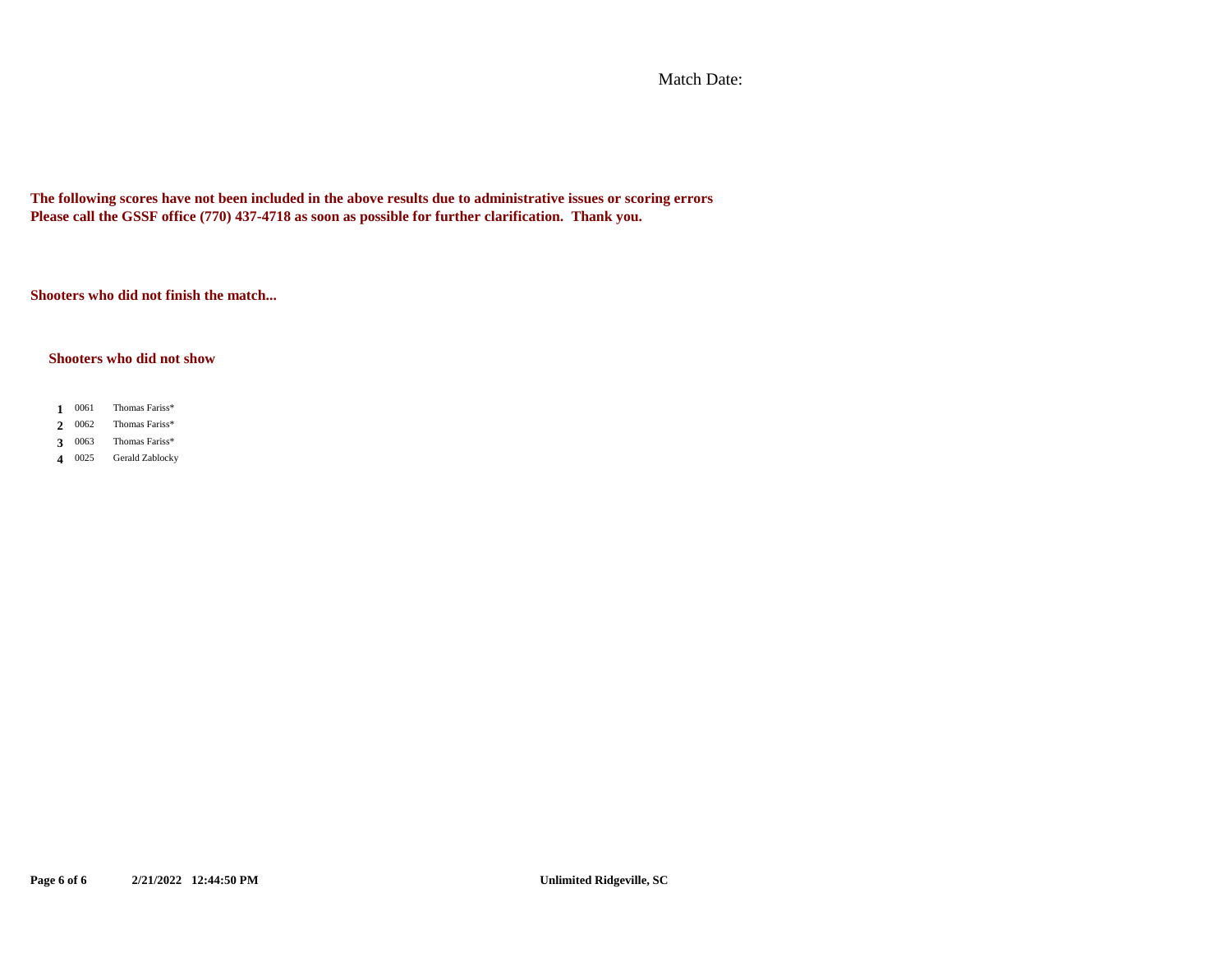# Final Civilian Rankings for the Charleston GLOCK Challenge XII

held at the Palmetto Gun Club in Ridgeville, SC

|                  | <b>ShooterEntry# / Name</b> | <b>Match</b> | 5 to Glock  |                            |       |       | <b>Glock</b> "M Totals |              | <b>Glock the PlatesTotals</b> |             |             |                |                             |                            |
|------------------|-----------------------------|--------------|-------------|----------------------------|-------|-------|------------------------|--------------|-------------------------------|-------------|-------------|----------------|-----------------------------|----------------------------|
|                  |                             | <b>Total</b> | <b>Time</b> | Add'L Comb'<br><b>Time</b> |       | Time  | <b>Time</b>            | Add'L Comb'd | Time                          | <b>Time</b> | Add'L Comb' |                | <b>Placing &amp; Prizes</b> | <b>Categories</b>          |
| 1                | 0052 Jeff Robinson          | 68.76        | 18.26       | 7.00                       | 25.26 | 19.29 | 4.00                   | 23.29        | 20.21                         | 0.00        | 20.21       |                | 75 Senior                   | Senior                     |
| 1                |                             | 68.76        | 18.26       | 7.00                       | 25.26 | 19.29 | 4.00                   | 23.29        | 20.21                         | 0.00        | 20.21       |                | <b>Pistol Place</b>         | Senior                     |
| $\overline{2}$   | 0091 Edward Love            | 69.20        | 18.78       | 6.00                       | 24.78 | 19.01 | 2.00                   | 21.01        | 23.41                         | 0.00        | 23.41       |                | 75 Super Senior             | Super Senior               |
| $\boldsymbol{2}$ |                             | 69.20        | 18.78       | 6.00                       | 24.78 | 19.01 | 2.00                   | 21.01        | 23.41                         | 0.00        | 23.41       | $\overline{2}$ | 100 Place                   | Super Senior               |
| 3                | 0159 Jacob Seiter           | 73.02        | 22.32       | 7.00                       | 29.32 | 18.42 | 3.00                   | 21.42        | 22.28                         | 0.00        | 22.28       | 3 <sup>7</sup> | 75 Place                    |                            |
| $\overline{4}$   | 0034 Karl Snell             | 77.48        | 21.20       | 3.00                       | 24.20 | 18.63 | 6.00                   | 24.63        | 28.65                         | 0.00        | 28.65       |                |                             | Super Senior               |
| 5                | 0158 Vic Seiter III         | 81.53        | 21.77       | 16.00                      | 37.77 | 17.74 | 11.00                  | 28.74        | 15.02                         | 0.00        | 15.02       |                |                             |                            |
| 6                | 0156 Zachary Broerman       | 81.78        | 29.58       | 8.00                       | 37.58 | 20.64 | 4.00                   | 24.64        | 19.56                         | 0.00        | 19.56       |                | 75 Junior Male              | Junior Male                |
| 7                | 0002 Wilson Brasington      | 82.60        | 24.13       | 5.00                       | 29.13 | 22.48 | 13.00                  | 35.48        | 17.99                         | 0.00        | 17.99       |                |                             | Senior                     |
| 8                | 0196 Clayton Birdwell       | 84.55        | 17.53       | 17.00                      | 34.53 | 22.56 | 8.00                   | 30.56        | 19.46                         | $0.00\,$    | 19.46       |                |                             |                            |
| 9                | 0160 Tony Hannon            | 85.32        | 19.87       | 11.00                      | 30.87 | 16.11 | 12.00                  | 28.11        | 26.34                         | 0.00        | 26.34       |                |                             |                            |
| 10               | 0122 Donald Goodfellow      | 88.40        | 30.95       | 2.00                       | 32.95 | 25.60 | $0.00\,$               | 25.60        | 29.85                         | 0.00        | 29.85       |                |                             | Super Senior               |
| 11               | 0211 Joshua Crim            | 91.02        | 24.13       | 11.00                      | 35.13 | 22.26 | 5.00                   | 27.26        | 28.63                         | 0.00        | 28.63       |                |                             |                            |
| 12               | 0154 Noah Crain             | 95.31        | 18.02       | 27.00                      | 45.02 | 16.34 | 13.00                  | 29.34        | 20.95                         | 0.00        | 20.95       |                |                             | Junior Male                |
| 13               | 0060 Tommy Herman           | 96.78        | 26.50       | 13.00                      | 39.50 | 24.24 | 1.00                   | 25.24        | 32.04                         | 0.00        | 32.04       |                |                             | Super Senior               |
| 14               | 0194 James Myers            | 104.32       | 27.78       | 10.00                      | 37.78 | 24.37 | 19.00                  | 43.37        | 23.17                         | 0.00        | 23.17       |                |                             | Super Senior               |
| 15               | 0161 Mark Huth              | 105.05       | 20.18       | 15.00                      | 35.18 | 20.44 | 18.00                  | 38.44        | 31.43                         | 0.00        | 31.43       |                |                             | Super Senior               |
| 16               | 0141 Michael Mahaney        | 107.27       | 19.78       | 18.00                      | 37.78 | 20.24 | 27.00                  | 47.24        | 22.25                         | 0.00        | 22.25       |                |                             |                            |
| 17               | 0155 Ryan Bright            | 112.68       | 30.10       | 11.00                      | 41.10 | 29.40 | 21.00                  | 50.40        | 21.18                         | 0.00        | 21.18       |                |                             | Junior Male                |
| 18               | 0041 Thomas Lowe            | 113.25       | 32.56       | 8.00                       | 40.56 | 30.11 | 7.00                   | 37.11        | 35.58                         | 0.00        | 35.58       |                |                             | Super Senior               |
| 19               | 0144 Alexander Zager        | 115.97       | 25.08       | 19.00                      | 44.08 | 25.20 | 10.00                  | 35.20        | 36.69                         | 0.00        | 36.69       |                | 50 Random                   |                            |
| 20               | 0135 Robert Harrison Jr.    | 116.34       | 35.25       | 6.00                       | 41.25 | 35.93 | 5.00                   | 40.93        | 34.16                         | 0.00        | 34.16       |                |                             | Super Senior               |
| 21               | 0197 Paul Kelly IV          | 120.22       | 34.95       | 14.00                      | 48.95 | 32.83 | 10.00                  | 42.83        | 28.44                         | 0.00        | 28.44       |                |                             |                            |
| 22               | 0164 Nicholas Huth          | 120.95       | 27.96       | 13.00                      | 40.96 | 30.27 | 11.00                  | 41.27        | 38.72                         | 0.00        | 38.72       |                |                             |                            |
| 23               | 0104 James Parris Jr        | 121.79       | 39.35       | 7.00                       | 46.35 | 30.89 | 11.00                  | 41.89        | 33.55                         | 0.00        | 33.55       |                |                             | Super Senior               |
| 24               | 0061 Jamie Doyle            | 125.21       | 29.48       | 7.00                       | 36.48 | 27.06 | 34.00                  | 61.06        | 27.67                         | 0.00        | 27.67       |                | Pistol New Members I        |                            |
| 25               | 0062 Jamie Sue Sloan        | 125.79       | 29.94       | 21.00                      | 50.94 | 28.68 | 7.00                   | 35.68        | 39.17                         | 0.00        | 39.17       |                | 75 Adult Female             | Adult Female, Super Senior |
| 26               | 0199 James Lee              | 126.27       | 18.05       | 39.00                      | 57.05 | 23.04 | 24.00                  | 47.04        | 22.18                         | $0.00\,$    | 22.18       |                |                             | Super Senior               |
| 27               | 0024 Tim Daugherty          | 130.58       | 20.89       | 37.00                      | 57.89 | 18.70 | 27.00                  | 45.70        | 26.99                         | $0.00\,$    | 26.99       |                |                             |                            |
| 28               | 0143 Lawrence Bonderer      | 132.77       | 29.49       | 5.00                       | 34.49 | 28.10 | 16.00                  | 44.10        | 44.18                         | 10.00       | 54.18       |                |                             | Senior                     |
| 29               | 0076 Truitt Mallory         | 136.24       | 31.85       | 25.00                      | 56.85 | 28.94 | 22.00                  | 50.94        | 28.45                         | 0.00        | 28.45       |                | 50 Random                   | Super Senior               |
| 30               | 0167 Brenda Graham          | 140.09       | 35.18       | 9.00                       | 44.18 | 35.94 | 4.00                   | 39.94        | 55.97                         | 0.00        | 55.97       |                |                             | Adult Female, Senior       |
| 31               | 0006 Richard Sanderson      | 140.90       | 50.35       | 14.00                      | 64.35 | 38.20 | 7.00                   | 45.20        | 31.35                         | 0.00        | 31.35       |                |                             | Super Senior               |
| 32               | 0189 Cameron McAllister     | 144.36       | 23.67       | 45.00                      | 68.67 | 20.26 | 27.00                  | 47.26        | 28.43                         | 0.00        | 28.43       |                | 75 Junior Female            | Junior Female              |
| 33               | 0021 Edward Kubacki         | 149.48       | 30.66       | 12.00                      | 42.66 | 30.30 | 12.00                  | 42.30        | 34.52                         | 30.00       | 64.52       |                |                             | Super Senior               |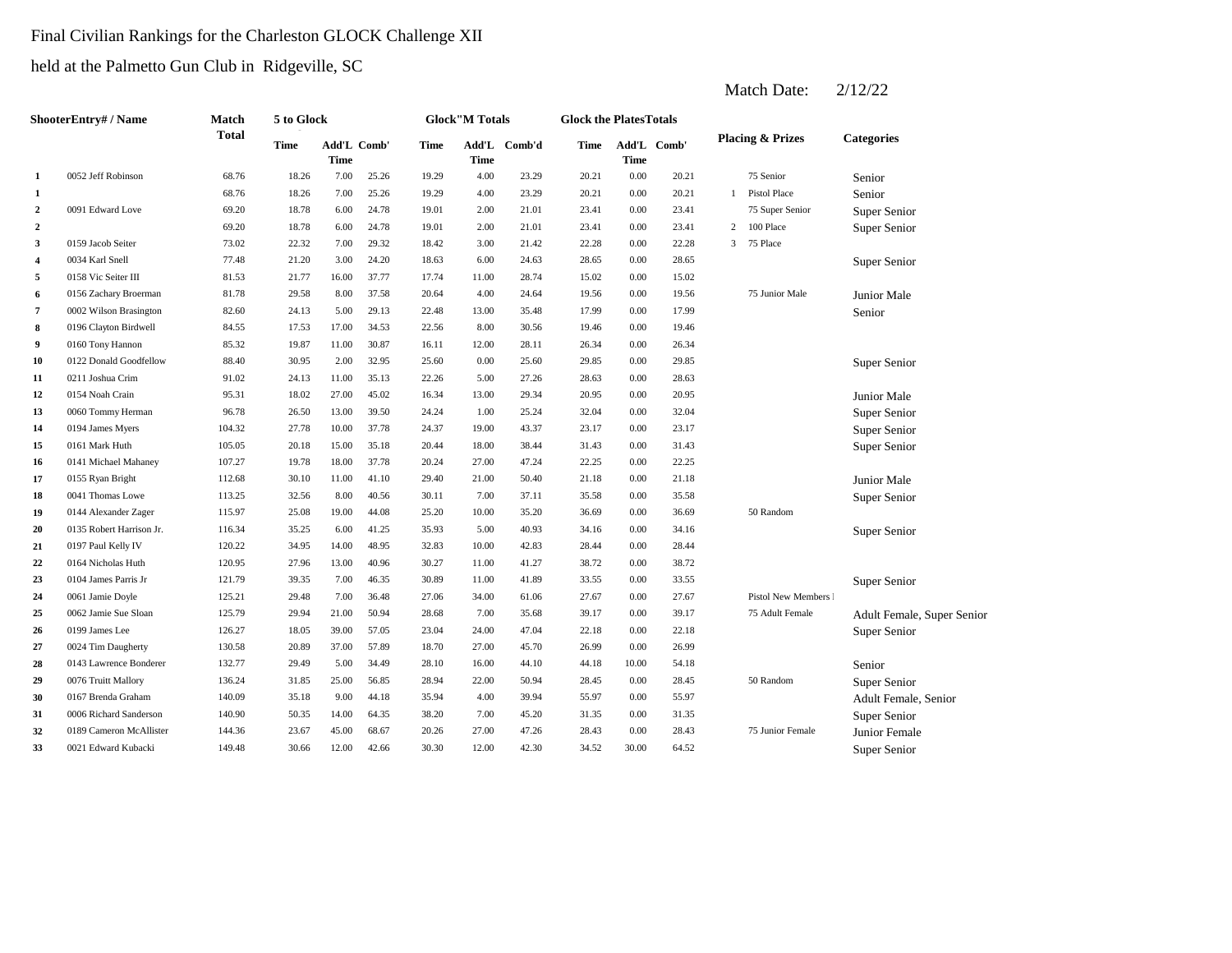|    | ShooterEntry# / Name  | Match        | 5 to Glock  |                            |        |             | <b>Glock</b> "M Totals |              | <b>Glock the PlatesTotals</b> |          |             |                             |                            |
|----|-----------------------|--------------|-------------|----------------------------|--------|-------------|------------------------|--------------|-------------------------------|----------|-------------|-----------------------------|----------------------------|
|    |                       | <b>Total</b> | <b>Time</b> | Add'L Comb'<br><b>Time</b> |        | <b>Time</b> | <b>Time</b>            | Add'L Comb'd | Time                          | Time     | Add'L Comb' | <b>Placing &amp; Prizes</b> | <b>Categories</b>          |
| 34 | 0036 Dianna Snell     | 152.61       | 30.99       | 7.00                       | 37.99  | 27.80       | 14.00                  | 41.80        | 52.82                         | 20.00    | 72.82       |                             | Adult Female, Super Senior |
| 35 | 0064 Chris Burke      | 165.98       | 15.31       | 30.00                      | 45.31  | 14.50       | 26.00                  | 40.50        | 30.17                         | 50.00    | 80.17       |                             |                            |
| 36 | 0173 Cooper Micalizzi | 174.66       | 17.38       | 34.00                      | 51.38  | 19.24       | 28.00                  | 47.24        | 46.04                         | 30.00    | 76.04       |                             |                            |
| 37 | 0146 Joseph Zager     | 180.67       | 61.81       | 10.00                      | 71.81  | 59.42       | 1.00                   | 60.42        | 48.44                         | $0.00\,$ | 48.44       | 2 year membership rer       | Super Senior               |
| 38 | 0037 David Scott      | 195.28       | 24.20       | 26.00                      | 50.20  | 23.27       | 37.00                  | 60.27        | 54.81                         | 30.00    | 84.81       |                             | Super Senior               |
| 39 | 0176 Andrew Crosby    | 196.10       | 21.44       | 45.00                      | 66.44  | 27.09       | 29.00                  | 56.09        | 43.57                         | 30.00    | 73.57       |                             |                            |
| 40 | 0177 David Taylor     | 204.25       | 27.74       | 35.00                      | 62.74  | 35.61       | 57.00                  | 92.61        | 38.90                         | 10.00    | 48.90       |                             |                            |
| 41 | 0012 Tim Wilhelm      | 214.98       | 42.23       | 29.00                      | 71.23  | 45.07       | 22.00                  | 67.07        | 76.68                         | 0.00     | 76.68       |                             | Super Senior               |
| 42 | 0129 Charles Cook     | 219.22       | 30.56       | 66.00                      | 96.56  | 27.95       | 47.00                  | 74.95        | 47.71                         | 0.00     | 47.71       |                             |                            |
| 43 | 0157 Grant Hannon     | 222.78       | 26.23       | 91.00                      | 117.23 | 24.10       | 35.00                  | 59.10        | 46.45                         | 0.00     | 46.45       |                             | Junior Male                |
| 44 | 0153 Jimmy Warren     | 224.50       | 38.09       | 48.00                      | 86.09  | 42.06       | 17.00                  | 59.06        | 79.35                         | 0.00     | 79.35       |                             | Super Senior               |
| 45 | 0202 Paul Kelly       | 227.99       | 23.48       | 79.00                      | 102.48 | 39.90       | 32.00                  | 71.90        | 53.61                         | 0.00     | 53.61       | 2 year membership ren       | Senior                     |
| 46 | 0010 Les Duncan       | 234.08       | 32.82       | 26.00                      | 58.82  | 32.52       | 32.00                  | 64.52        | 60.74                         | 50.00    | 110.74      |                             | Super Senior               |
| 47 | 0187 James King       | 345.51       | 18.81       | 48.00                      | 66.81  | 29.22       | 85.00                  | 114.22       | 114.48                        | 50.00    | 164.48      |                             | Junior Male                |
| 48 | 0171 Marc Micalizzi   | 417.11       | 25.32       | 112.00                     | 137.32 | 31.29       | 95.00                  | 126.29       | 53.50                         | 100.00   | 153.50      |                             |                            |
| 49 | 0031 David Mace       | 450.78       | 25.39       | 96.00                      | 121.39 | 25.82       | 108.00                 | 133.82       | 65.57                         | 130.00   | 195.57      | 2 year membership rer       | Senior                     |
| 50 | 0119 Floyd Truluck    | 671.64       | 36.62       | 23.00                      | 59.62  | 299.97      | 270.00                 | 569.97       | 42.05                         | 0.00     | 42.05       |                             | Super Senior               |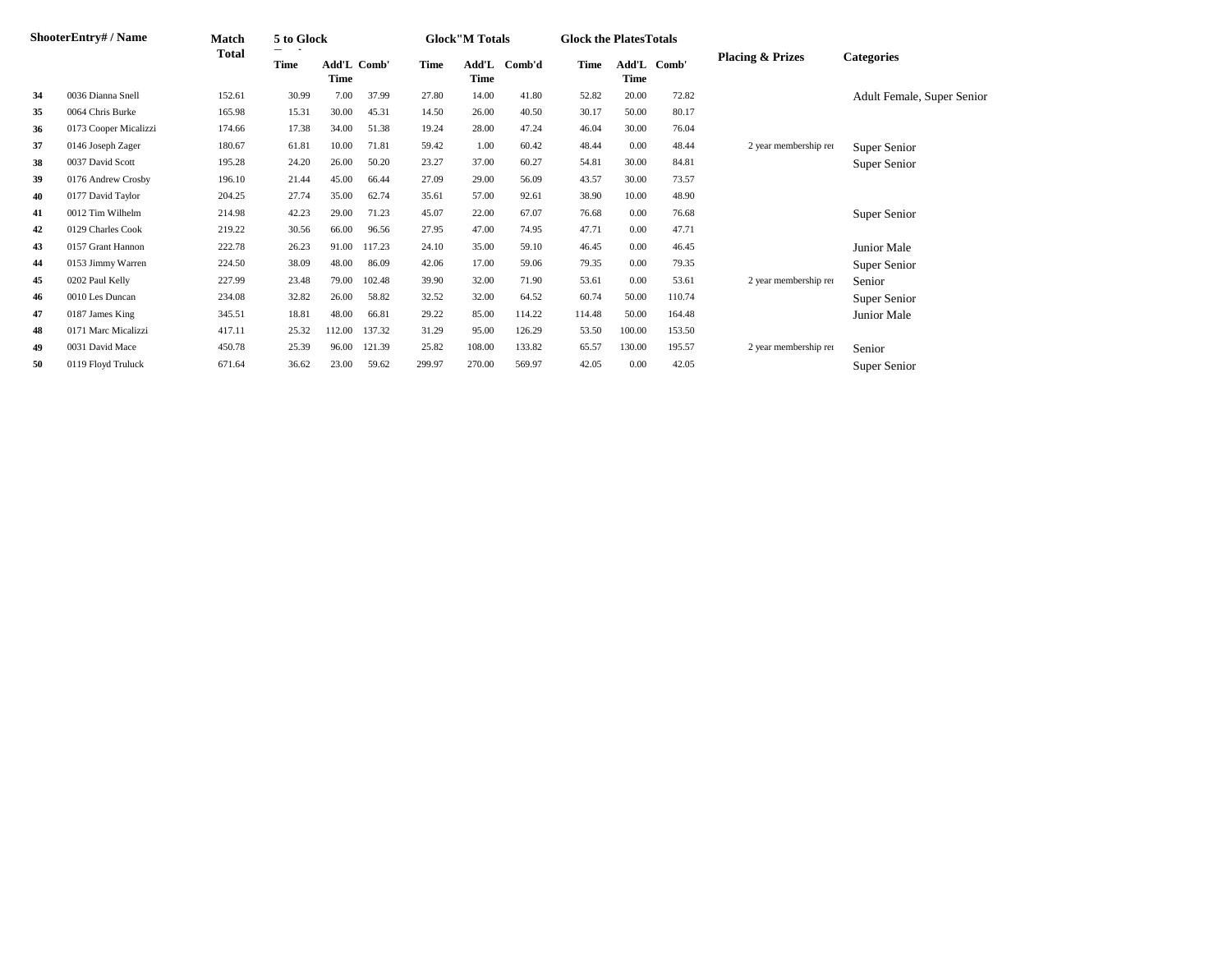Final Competition Rankings for the Charleston GLOCK Challenge XII

held at the Palmetto Gun Club in Ridgeville, SC

|              | <b>ShooterEntry# / Name</b> | <b>Match</b> | 5 to Glock  |             |             |             | <b>Glock"M Totals</b>                   |        | <b>Glock the PlatesTotals</b> |                            |        |                |                             |
|--------------|-----------------------------|--------------|-------------|-------------|-------------|-------------|-----------------------------------------|--------|-------------------------------|----------------------------|--------|----------------|-----------------------------|
|              |                             | <b>Total</b> | <b>Time</b> | <b>Time</b> | Add'L Comb' | <b>Time</b> | $\mathbf{Add}\mathbf{L}$<br><b>Time</b> | Comb'd | <b>Time</b>                   | Add'L Comb'<br><b>Time</b> |        |                | <b>Placing &amp; Prizes</b> |
| $\mathbf{1}$ | 0017 John Farrar*           | 43.14        | 14.53       | 2.00        | 16.53       | 12.13       | 2.00                                    | 14.13  | 12.48                         | 0.00                       | 12.48  |                | Pistol MatchMeister         |
| $\mathbf{2}$ | 0058 Tony Boone*            | 44.50        | 15.56       | 0.00        | 15.56       | 14.33       | 0.00                                    | 14.33  | 14.61                         | 0.00                       | 14.61  |                | <b>Pistol Place</b>         |
| 3            | 0086 Danny Clifton*         | 47.25        | 13.03       | 7.00        | 20.03       | 13.26       | 2.00                                    | 15.26  | 11.96                         | 0.00                       | 11.96  |                |                             |
| 4            | 0100 Benjamin Zager*        | 55.83        | 18.11       | 5.00        | 23.11       | 15.17       | 0.00                                    | 15.17  | 17.55                         | 0.00                       | 17.55  |                |                             |
| 5            | 0184 Jessie King*           | 56.49        | 19.67       | 1.00        | 20.67       | 15.30       | 5.00                                    | 20.30  | 15.52                         | 0.00                       | 15.52  |                |                             |
| 6            | 0137 Bill Ferwerda*         | 62.01        | 21.97       | 1.00        | 22.97       | 21.01       | 0.00                                    | 21.01  | 18.03                         | 0.00                       | 18.03  |                |                             |
| 7            | 0082 James Mielnik*         | 64.05        | 16.38       | 11.00       | 27.38       | 13.94       | 8.00                                    | 21.94  | 14.73                         | 0.00                       | 14.73  |                | 50 Random                   |
| 8            | 0093 Edward Love            | 65.76        | 19.29       | 8.00        | 27.29       | 17.66       | 2.00                                    | 19.66  | 18.81                         | 0.00                       | 18.81  |                | Pistol Place                |
| 9            | 0073 Jim Montgomery*        | 69.16        | 21.42       | 5.00        | 26.42       | 15.11       | 10.00                                   | 25.11  | 17.63                         | 0.00                       | 17.63  |                |                             |
| 10           | 0054 Jeff Robinson*         | 70.40        | 19.36       | 1.00        | 20.36       | 17.20       | 6.00                                    | 23.20  | 26.84                         | 0.00                       | 26.84  |                |                             |
| 11           | 0205 Marcus Allison*        | 76.30        | 17.78       | 14.00       | 31.78       | 16.36       | 9.00                                    | 25.36  | 19.16                         | 0.00                       | 19.16  |                |                             |
| 12           | 0121 Martha Goodfellow*     | 76.99        | 26.44       | 2.00        | 28.44       | 25.49       | 4.00                                    | 29.49  | 19.06                         | 0.00                       | 19.06  |                |                             |
| 13           | 0117 Charles Chiao*         | 77.70        | 22.17       | 3.00        | 25.17       | 18.52       | 14.00                                   | 32.52  | 20.01                         | 0.00                       | 20.01  |                |                             |
| 14           | 0066 Chris Burke            | 87.84        | 17.84       | 13.00       | 30.84       | 14.25       | 15.00                                   | 29.25  | 27.75                         | 0.00                       | 27.75  | $\overline{c}$ | 75 Place                    |
| 15           | 0003 Wilson Brasington      | 89.79        | 22.48       | 14.00       | 36.48       | 20.02       | 12.00                                   | 32.02  | 21.29                         | 0.00                       | 21.29  | 3              | <b>Etool Place</b>          |
| 16           | 0123 Donald Goodfellow      | 95.52        | 33.67       | 5.00        | 38.67       | 26.24       | 1.00                                    | 27.24  | 29.61                         | 0.00                       | 29.61  |                |                             |
| 17           | 0026 Calvin Witcher         | 111.63       | 28.41       | 10.00       | 38.41       | 30.82       | 6.00                                    | 36.82  | 26.40                         | 10.00                      | 36.40  |                |                             |
| 18           | 0042 Thomas Lowe            | 115.98       | 31.52       | 8.00        | 39.52       | 26.04       | 17.00                                   | 43.04  | 33.42                         | 0.00                       | 33.42  |                |                             |
| 19           | 0106 James Parris Jr        | 118.59       | 43.18       | 0.00        | 43.18       | 34.13       | 5.00                                    | 39.13  | 36.28                         | 0.00                       | 36.28  |                |                             |
| 20           | 0098 John McNamara          | 123.42       | 32.34       | 21.00       | 53.34       | 30.38       | 13.00                                   | 43.38  | 26.70                         | 0.00                       | 26.70  |                |                             |
| 21           | 0178 David Taylor           | 124.18       | 29.48       | 13.00       | 42.48       | 25.60       | 25.00                                   | 50.60  | 31.10                         | 0.00                       | 31.10  |                |                             |
| 22           | 0005 Robert Temple          | 126.02       | 36.06       | 9.00        | 45.06       | 27.89       | 22.00                                   | 49.89  | 31.07                         | 0.00                       | 31.07  |                |                             |
| 23           | 0140 Charles Alford         | 128.78       | 21.35       | 29.00       | 50.35       | 31.58       | 11.00                                   | 42.58  | 35.85                         | 0.00                       | 35.85  |                |                             |
| 24           | 0078 Truitt Mallory         | 140.90       | 31.39       | 29.00       | 60.39       | 29.86       | 10.00                                   | 39.86  | 40.65                         | 0.00                       | 40.65  |                |                             |
| 25           | 0023 Janna Daughtery        | 141.04       | 28.20       | 34.00       | 62.20       | 31.81       | 12.00                                   | 43.81  | 35.03                         | 0.00                       | 35.03  |                |                             |
| 26           | 0168 Brenda Graham          | 165.55       | 36.09       | 22.00       | 58.09       | 44.29       | 14.00                                   | 58.29  | 49.17                         | 0.00                       | 49.17  |                |                             |
| 27           | 0147 Joseph Zager           | 183.56       | 53.17       | 15.00       | 68.17       | 53.82       | 11.00                                   | 64.82  | 50.57                         | 0.00                       | 50.57  |                |                             |
| 28           | 0070 Shawn Mitchell         | 200.72       | 26.75       | 73.00       | 99.75       | 27.10       | 9.00                                    | 36.10  | 44.87                         | 20.00                      | 64.87  |                |                             |
| 29           | 0014 Tim Wilhelm            | 201.17       | 40.58       | 13.00       | 53.58       | 51.71       | 47.00                                   | 98.71  | 48.88                         | 0.00                       | 48.88  |                |                             |
| 30           | 0120 Floyd Truluck          | 205.72       | 31.91       | 55.00       | 86.91       | 42.54       | 22.00                                   | 64.54  | 54.27                         | 0.00                       | 54.27  |                |                             |
| 31           | 0011 Les Duncan             | 206.12       | 30.50       | 9.00        | 39.50       | 36.23       | 19.00                                   | 55.23  | 51.39                         | 60.00                      | 111.39 |                |                             |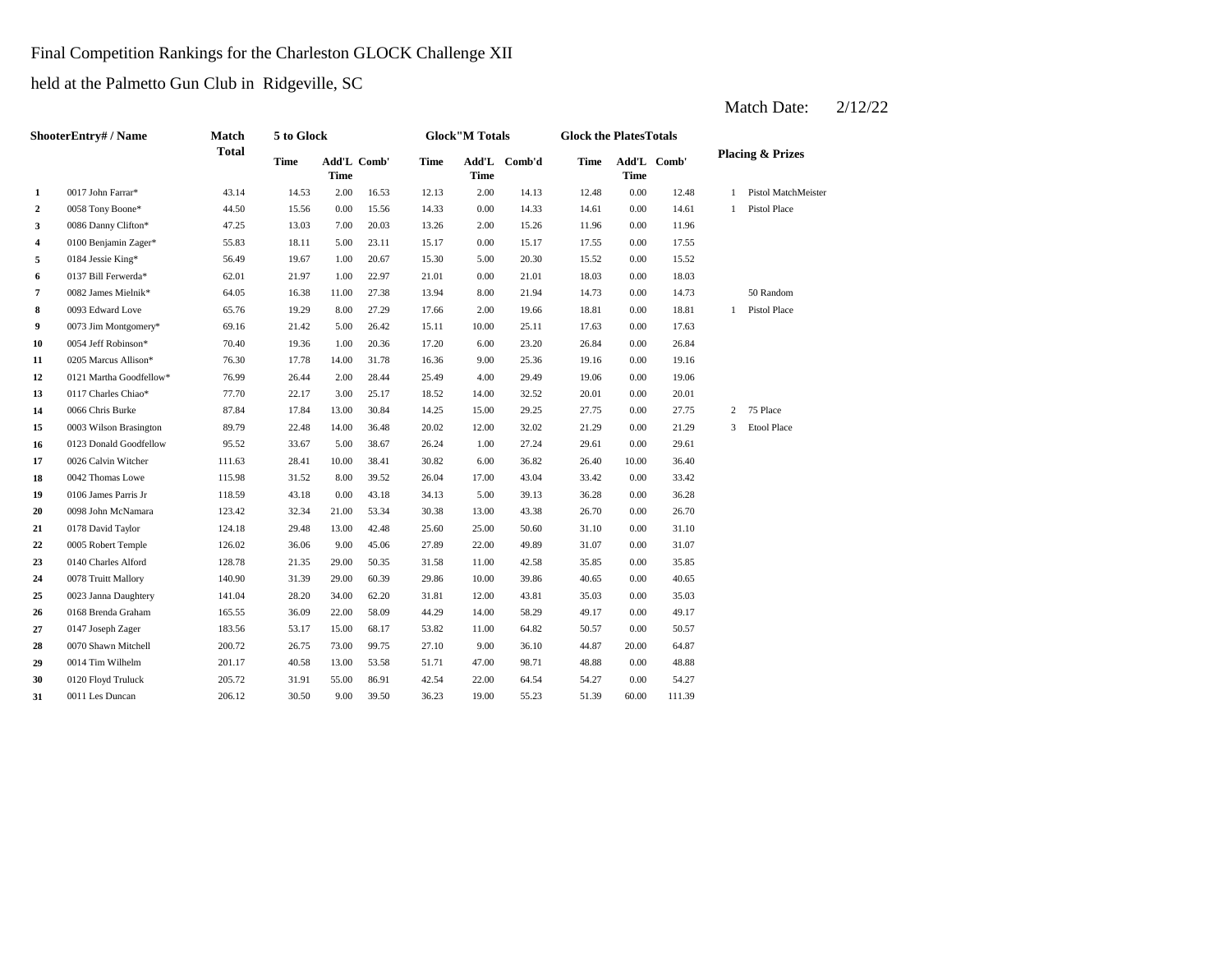## Final Guardian Rankings for the Charleston GLOCK Challenge XII

held at the Palmetto Gun Club in Ridgeville, SC

|                         | <b>ShooterEntry# / Name</b> | <b>Match</b> | 5 to Glock  |                                   |       |             | <b>Glock</b> "M Totals |        | <b>Glock the Plates Totals</b> |             |             |                |                             |                   |
|-------------------------|-----------------------------|--------------|-------------|-----------------------------------|-------|-------------|------------------------|--------|--------------------------------|-------------|-------------|----------------|-----------------------------|-------------------|
|                         |                             | <b>Total</b> | <b>Time</b> | <b>Add'L Comb'</b><br><b>Time</b> |       | <b>Time</b> | Add'L<br><b>Time</b>   | Comb'd | <b>Time</b>                    | <b>Time</b> | Add'L Comb' |                | <b>Placing &amp; Prizes</b> | <b>Categories</b> |
| 1                       | 0029 Garrett Evans          | 67.62        | 23.80       | 2.00                              | 25.80 | 21.50       | 2.00                   | 23.50  | 18.32                          | 0.00        | 18.32       | $\mathbf{1}$   | Pistol Place                |                   |
| $\boldsymbol{2}$        | 0183 Peter Laing            | 72.72        | 22.43       | 4.00                              | 26.43 | 19.18       | 8.00                   | 27.18  | 19.11                          | 0.00        | 19.11       |                |                             |                   |
| 3                       | 0148 Alex Farlow            | 79.52        | 25.12       | 4.00                              | 29.12 | 23.93       | 8.00                   | 31.93  | 18.47                          | 0.00        | 18.47       | $\overline{2}$ | 75 Place                    |                   |
| $\overline{\mathbf{4}}$ | 0195 Patrick Cauley         | 86.93        | 25.78       | 6.00                              | 31.78 | 24.27       | 7.00                   | 31.27  | 23.88                          | 0.00        | 23.88       | $\mathcal{R}$  | <b>Etool Place</b>          |                   |
| 5                       | 0115 Brett Browning         | 94.71        | 25.22       | 4.00                              | 29.22 | 21.51       | 6.00                   | 27.51  | 27.98                          | 10.00       | 37.98       |                | 75 Senior                   | Senior            |
| 5                       |                             | 94.71        | 25.22       | 4.00                              | 29.22 | 21.51       | 6.00                   | 27.51  | 27.98                          | 10.00       | 37.98       |                | 2 year membership rer       | Senior            |
| 6                       | 0079 Dan Seibert            | 102.33       | 25.85       | 12.00                             | 37.85 | 24.29       | 18.00                  | 42.29  | 22.19                          | 0.00        | 22.19       |                |                             |                   |
| 7                       | 0132 Tommy Masters          | 105.70       | 30.75       | 2.00                              | 32.75 | 38.74       | 4.00                   | 42.74  | 30.21                          | 0.00        | 30.21       |                | 75 Super Senior             | Super Senior      |
| 8                       | 0004 Robert Temple          | 109.37       | 36.30       | 7.00                              | 43.30 | 23.49       | 8.00                   | 31.49  | 34.58                          | 0.00        | 34.58       |                |                             | Super Senior      |
| 9                       | 0030 Anthony Mace           | 121.33       | 27.74       | 22.00                             | 49.74 | 22.47       | 10.00                  | 32.47  | 39.12                          | 0.00        | 39.12       |                |                             |                   |
| 10                      | 0170 Myles Knight           | 127.34       | 24.07       | 21.00                             | 45.07 | 26.96       | 12.00                  | 38.96  | 43.31                          | 0.00        | 43.31       |                |                             | Super Senior      |
| 11                      | 0097 John McNamara          | 139.96       | 32.85       | 19.00                             | 51.85 | 39.64       | 16.00                  | 55.64  | 32.47                          | 0.00        | 32.47       |                |                             | Super Senior      |
| 12                      | 0169 Frank Micalizzi        | 153.64       | 33.87       | 36.00                             | 69.87 | 33.14       | 13.00                  | 46.14  | 37.63                          | 0.00        | 37.63       |                |                             |                   |
| 13                      | 0080 John Chrusciel         | 172.59       | 21.02       | 24.00                             | 45.02 | 22.47       | 28.00                  | 50.47  | 37.10                          | 40.00       | 77.10       |                |                             |                   |
| 14                      | 0150 James Farlow           | 195.05       | 33.30       | 31.00                             | 64.30 | 31.72       | 18.00                  | 49.72  | 51.03                          | 30.00       | 81.03       |                |                             | Senior            |
| 15                      | 0025 Calvin Witcher         | 202.43       | 28.07       | 25.00                             | 53.07 | 37.50       | 24.00                  | 61.50  | 27.86                          | 60.00       | 87.86       |                |                             |                   |
| 16                      | 0124 Paul Bolen             | 204.96       | 47.80       | 19.00                             | 66.80 | 41.33       | 12.00                  | 53.33  | 64.83                          | 20.00       | 84.83       |                |                             | Super Senior      |
| 17                      | 0201 Bobby Richards         | 209.06       | 27.07       | 58.00                             | 85.07 | 29.43       | 22.00                  | 51.43  | 42.56                          | 30.00       | 72.56       |                |                             | Senior            |
| 18                      | 0175 Jim Mullins            | 214.77       | 22.42       | 45.00                             | 67.42 | 21.76       | 62.00                  | 83.76  | 33.59                          | 30.00       | 63.59       |                |                             |                   |
| 19                      | 0069 Kenyon Harrington      | 217.85       | 25.03       | 35.00                             | 60.03 | 29.44       | 48.00                  | 77.44  | 40.38                          | 40.00       | 80.38       |                | Pistol Random               | Super Senior      |
| 20                      | 0210 Donald Gaudette        | 234.19       | 30.51       | 36.00                             | 66.51 | 37.04       | 39.00                  | 76.04  | 61.64                          | 30.00       | 91.64       |                |                             | Super Senior      |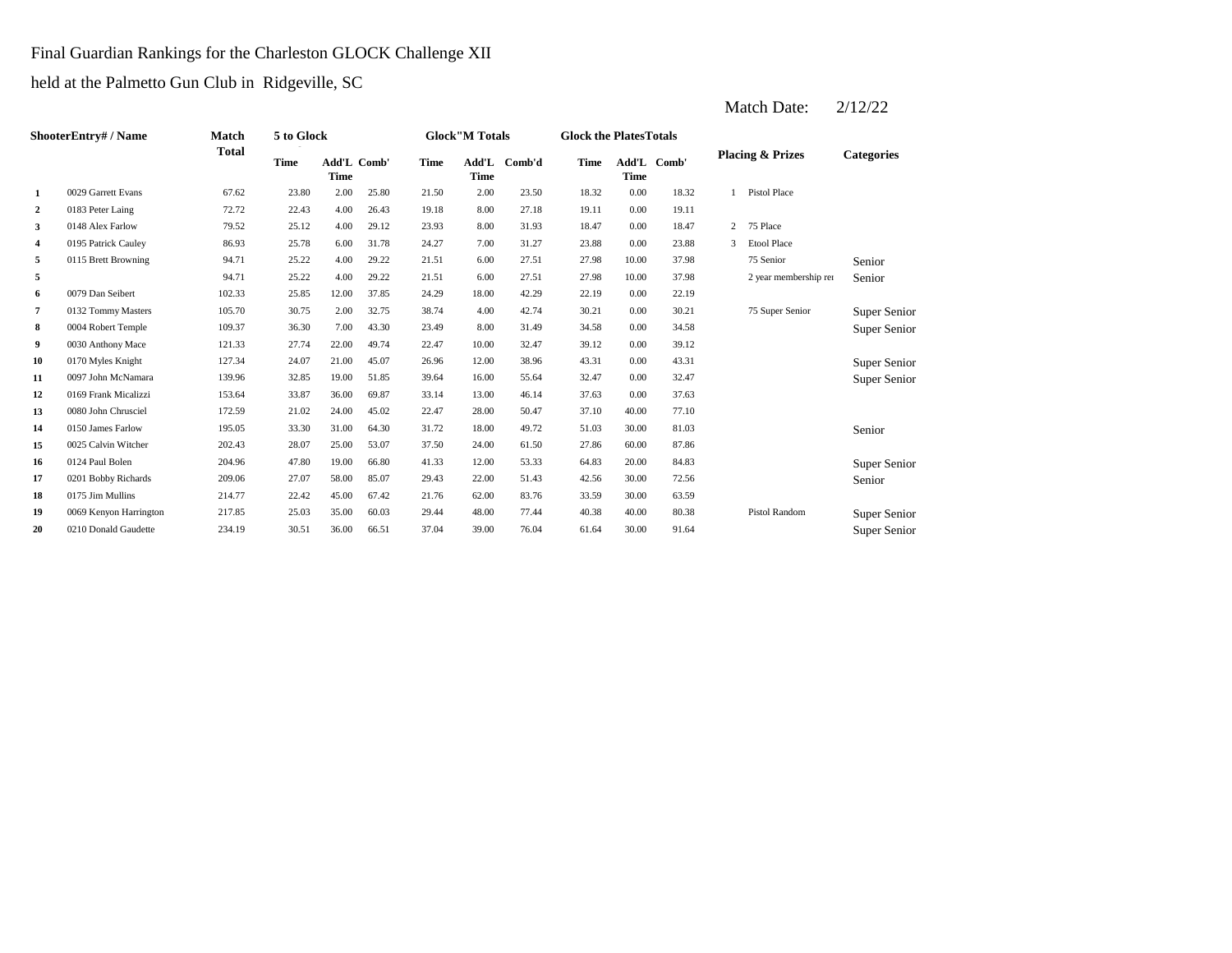Final Heavy Metal Rankings for the Charleston GLOCK Challenge XII

held at the Palmetto Gun Club in Ridgeville, SC

|                | ShooterEntry# / Name   | <b>Match</b> | 5 to Glock  |                            |        |             | <b>Glock</b> "M Totals |              | <b>Glock the PlatesTotals</b> |             |             |              |                             |
|----------------|------------------------|--------------|-------------|----------------------------|--------|-------------|------------------------|--------------|-------------------------------|-------------|-------------|--------------|-----------------------------|
|                |                        | <b>Total</b> | <b>Time</b> | Add'L Comb'<br><b>Time</b> |        | <b>Time</b> | <b>Time</b>            | Add'L Comb'd | <b>Time</b>                   | <b>Time</b> | Add'L Comb' |              | <b>Placing &amp; Prizes</b> |
| 1              | 0193 Nick McAllister*  | 47.22        | 14.79       | 3.00                       | 17.79  | 13.50       | 2.00                   | 15.50        | 13.93                         | 0.00        | 13.93       | $\mathbf{1}$ | 100 Place                   |
| $\overline{2}$ | 0089 Danny Clifton*    | 50.69        | 15.86       | 3.00                       | 18.86  | 14.67       | 2.00                   | 16.67        | 15.16                         | 0.00        | 15.16       |              |                             |
| 3              | 0075 Jim Montgomery*   | 57.94        | 22.73       | 1.00                       | 23.73  | 17.24       | 2.00                   | 19.24        | 14.97                         | 0.00        | 14.97       |              |                             |
| 4              | 0020 John Farrar*      | 59.56        | 13.82       | 15.00                      | 28.82  | 14.28       | 3.00                   | 17.28        | 13.46                         | 0.00        | 13.46       |              |                             |
| 5              | 0096 Michael Dixon*    | 68.69        | 24.99       | 1.00                       | 25.99  | 20.73       | 1.00                   | 21.73        | 20.97                         | 0.00        | 20.97       |              |                             |
| 6              | 0046 Simon LeRay*      | 71.56        | 23.82       | 2.00                       | 25.82  | 19.47       | 7.00                   | 26.47        | 19.27                         | 0.00        | 19.27       |              |                             |
| 7              | 0149 Alex Farlow       | 76.81        | 26.66       | 0.00                       | 26.66  | 24.16       | 5.00                   | 29.16        | 20.99                         | 0.00        | 20.99       |              | 100 Place                   |
| 8              | 0083 James Mielnik*    | 77.11        | 18.24       | 23.00                      | 41.24  | 15.95       | 5.00                   | 20.95        | 14.92                         | 0.00        | 14.92       |              | 50 Random                   |
| 9              | 0139 Bill Ferwerda*    | 82.19        | 23.84       | 9.00                       | 32.84  | 22.31       | 3.00                   | 25.31        | 24.04                         | 0.00        | 24.04       |              |                             |
| 10             | 0040 Isaac McCaskill   | 83.20        | 25.83       | 3.00                       | 28.83  | 24.19       | 5.00                   | 29.19        | 25.18                         | 0.00        | 25.18       | 2            | <b>Etool Place</b>          |
| 11             | 0043 Thomas Lowe       | 105.75       | 37.69       | 8.00                       | 45.69  | 30.75       | 0.00                   | 30.75        | 29.31                         | 0.00        | 29.31       | 3            | Knife Place                 |
| 12             | 0166 Jackie Graham     | 110.57       | 22.75       | 28.00                      | 50.75  | 21.75       | 8.00                   | 29.75        | 30.07                         | 0.00        | 30.07       |              |                             |
| 13             | 0179 Jason Adkins      | 115.48       | 25.55       | 22.00                      | 47.55  | 24.05       | 6.00                   | 30.05        | 37.88                         | 0.00        | 37.88       |              |                             |
| 14             | 0163 Mark Huth         | 127.07       | 24.79       | 19.00                      | 43.79  | 19.18       | 24.00                  | 43.18        | 40.10                         | 0.00        | 40.10       |              |                             |
| 15             | 0063 Jamie Sue Sloan   | 132.77       | 32.67       | 23.00                      | 55.67  | 30.36       | 8.00                   | 38.36        | 38.74                         | 0.00        | 38.74       |              |                             |
| 16             | 0200 James Lee         | 132.91       | 29.02       | 26.00                      | 55.02  | 26.60       | 9.00                   | 35.60        | 32.29                         | 10.00       | 42.29       |              |                             |
| 17             | 0007 Richard Sanderson | 182.00       | 53.38       | 17.00                      | 70.38  | 44.19       | 29.00                  | 73.19        | 38.43                         | 0.00        | 38.43       |              |                             |
| 18             | 0151 James Farlow      | 193.52       | 37.68       | 20.00                      | 57.68  | 32.83       | 18.00                  | 50.83        | 55.01                         | 30.00       | 85.01       |              |                             |
| 19             | 0131 Charles Cook      | 262.06       | 28.25       | 61.00                      | 89.25  | 32.64       | 53.00                  | 85.64        | 57.17                         | 30.00       | 87.17       |              |                             |
| 20             | 0174 Cooper Micalizzi  | 286.34       | 20.37       | 36.00                      | 56.37  | 17.37       | 42.00                  | 59.37        | 40.60                         | 130.00      | 170.60      |              |                             |
| 21             | 0172 Marc Micalizzi    | 622.83       | 23.18       | 118.00                     | 141.18 | 34.05       | 104.00                 | 138.05       | 133.60                        | 210.00      | 343.60      |              |                             |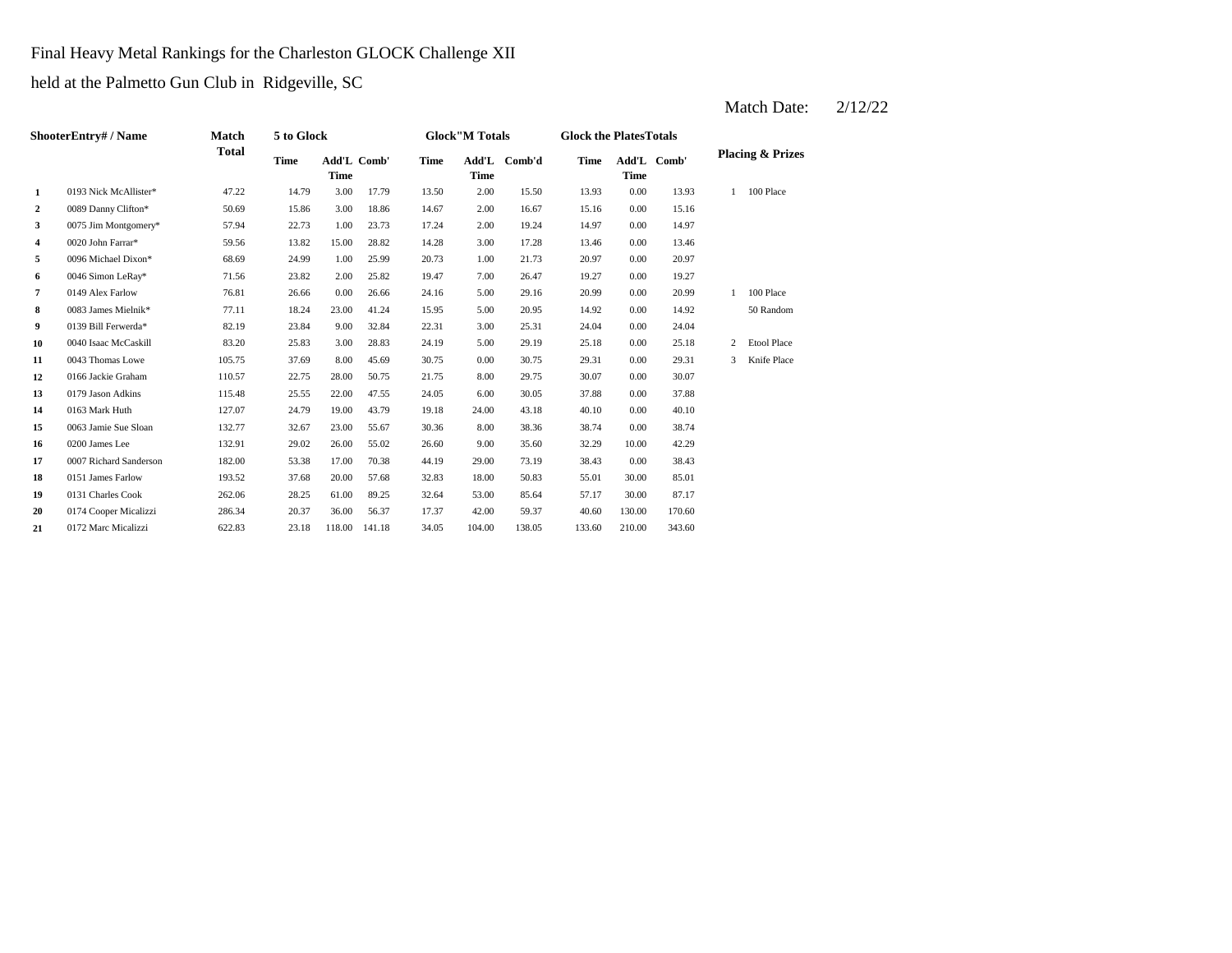Final Major Sub Rankings for the Charleston GLOCK Challenge XII

held at the Palmetto Gun Club in Ridgeville, SC

|                | <b>ShooterEntry# / Name</b> | <b>Match</b> | 5 to Glock  |                     |       |             | <b>Glock</b> "M Totals |        | <b>Glock the PlatesTotals</b> |             |             |   |                             |
|----------------|-----------------------------|--------------|-------------|---------------------|-------|-------------|------------------------|--------|-------------------------------|-------------|-------------|---|-----------------------------|
|                |                             | <b>Total</b> | <b>Time</b> | Add'L Comb'<br>Time |       | <b>Time</b> | Add'L<br><b>Time</b>   | Comb'd | <b>Time</b>                   | <b>Time</b> | Add'L Comb' |   | <b>Placing &amp; Prizes</b> |
| 1              | 0072 Jim Montgomery*        | 39.46        | 12.87       | 0.00                | 12.87 | 11.05       | 0.00                   | 11.05  | 15.54                         | 0.00        | 15.54       |   | Pistol Place                |
| $\overline{2}$ | 0085 Danny Clifton*         | 39.73        | 10.64       | 0.00                | 10.64 | 10.12       | 2.00                   | 12.12  | 16.97                         | $0.00\,$    | 16.97       |   |                             |
| 3              | 0057 Tony Boone*            | 44.29        | 11.92       | 1.00                | 12.92 | 10.17       | 5.00                   | 15.17  | 16.20                         | 0.00        | 16.20       |   |                             |
| 4              | 0099 Benjamin Zager*        | 46.82        | 12.06       | 5.00                | 17.06 | 11.51       | 0.00                   | 11.51  | 18.25                         | $0.00\,$    | 18.25       |   |                             |
| 5              | 0095 Michael Dixon*         | 48.06        | 14.44       | 2.00                | 16.44 | 13.23       | 0.00                   | 13.23  | 18.39                         | 0.00        | 18.39       |   |                             |
| 6              | 0136 Bill Ferwerda*         | 53.53        | 15.55       | 1.00                | 16.55 | 13.89       | 2.00                   | 15.89  | 21.09                         | $0.00\,$    | 21.09       |   |                             |
| 7              | 0044 Simon LeRay*           | 55.50        | 14.99       | 1.00                | 15.99 | 14.69       | 3.00                   | 17.69  | 21.82                         | 0.00        | 21.82       |   |                             |
| 8              | 0009 Wallace Knight*        | 64.67        | 13.43       | 17.00               | 30.43 | 12.61       | 1.00                   | 13.61  | 20.63                         | 0.00        | 20.63       |   |                             |
| 9              | 0126 James Wallis* Jr.      | 65.10        | 17.58       | 2.00                | 19.58 | 17.68       | 2.00                   | 19.68  | 25.84                         | 0.00        | 25.84       |   |                             |
| 10             | 0039 Isaac McCaskill        | 68.73        | 14.98       | 1.00                | 15.98 | 15.09       | 5.00                   | 20.09  | 32.66                         | 0.00        | 32.66       |   | 100 Place                   |
| 11             | 0165 Jackie Graham          | 72.89        | 14.48       | 8.00                | 22.48 | 13.61       | 2.00                   | 15.61  | 24.80                         | 10.00       | 34.80       | 2 | <b>Etool Place</b>          |
| 12             | 0016 John Farrar*           | 80.85        | 9.10        | 6.00                | 15.10 | 9.55        | 1.00                   | 10.55  | 15.20                         | 40.00       | 55.20       |   |                             |
| 13             | 0081 James Mielnik*         | 82.34        | 17.65       | 5.00                | 22.65 | 13.53       | 4.00                   | 17.53  | 22.16                         | 20.00       | 42.16       |   |                             |
| 14             | 0130 Charles Cook           | 253.54       | 16.29       | 23.00               | 39.29 | 23.88       | 11.00                  | 34.88  | 59.37                         | 120.00      | 179.37      | 3 | Knife Place                 |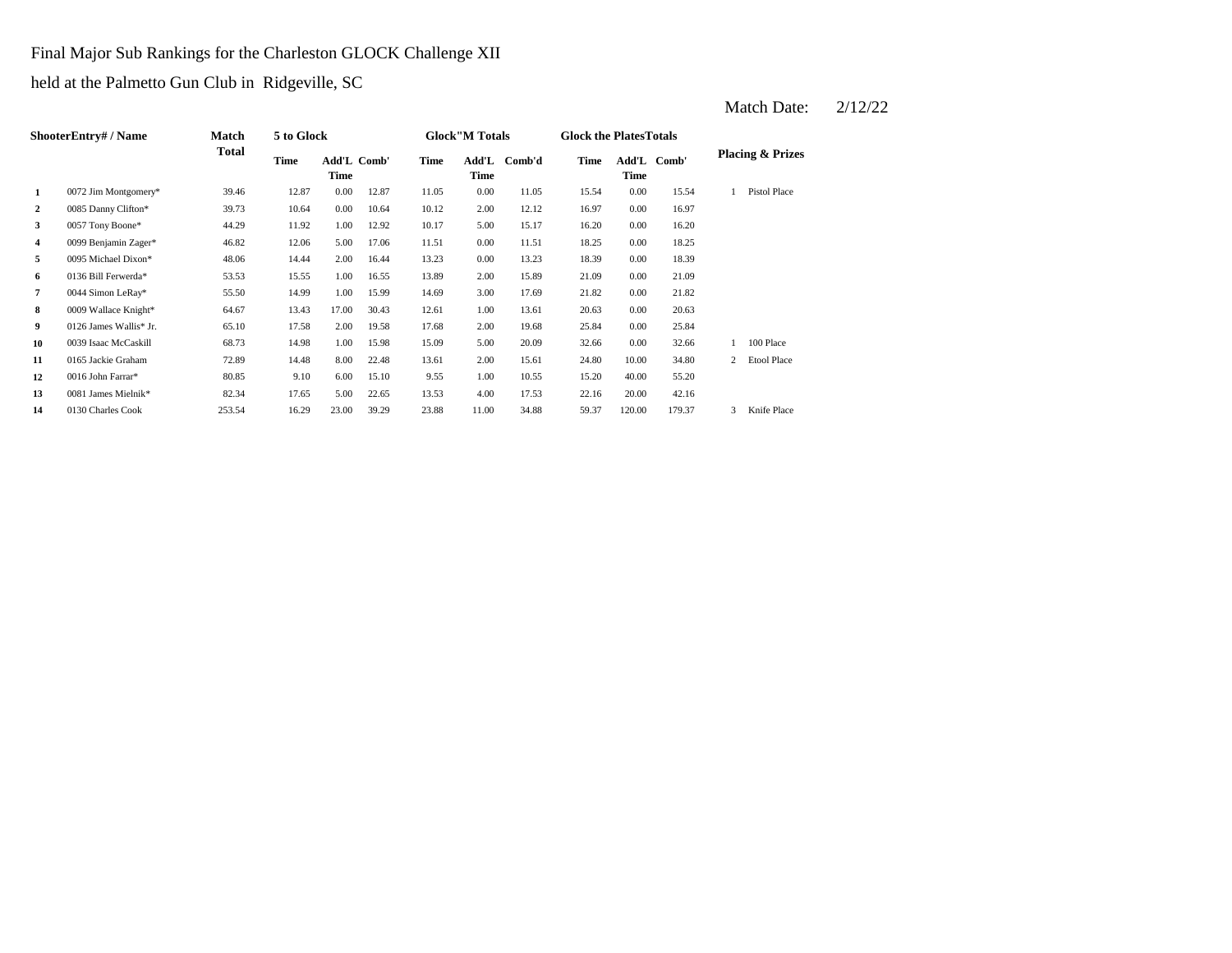Final Master Stock Rankings for the Charleston GLOCK Challenge XII

held at the Palmetto Gun Club in Ridgeville, SC

|    | <b>ShooterEntry# / Name</b> | <b>Match</b> | 5 to Glock |                     |       |       | <b>Glock</b> "M Totals                  |        | <b>Glock the PlatesTotals</b> |          |             |   |                             |
|----|-----------------------------|--------------|------------|---------------------|-------|-------|-----------------------------------------|--------|-------------------------------|----------|-------------|---|-----------------------------|
|    |                             | <b>Total</b> | Time       | Add'L Comb'<br>Time |       | Time  | $\mathbf{Add}\mathbf{L}$<br><b>Time</b> | Comb'd | <b>Time</b>                   | Time     | Add'L Comb' |   | <b>Placing &amp; Prizes</b> |
| 1  | 0192 Nick McAllister*       | 44.68        | 13.94      | 6.00                | 19.94 | 12.05 | 2.00                                    | 14.05  | 10.69                         | 0.00     | 10.69       |   | Pistol Place                |
| 2  | 0019 John Farrar*           | 45.77        | 14.70      | 3.00                | 17.70 | 12.72 | 3.00                                    | 15.72  | 12.35                         | 0.00     | 12.35       | 2 | 75 Place                    |
| 3  | 0059 Tony Boone*            | 46.41        | 16.80      | 1.00                | 17.80 | 14.61 | 1.00                                    | 15.61  | 13.00                         | 0.00     | 13.00       | 3 | <b>Etool Place</b>          |
| 4  | 0088 Danny Clifton*         | 47.61        | 14.70      | 3.00                | 17.70 | 14.09 | 2.00                                    | 16.09  | 13.82                         | 0.00     | 13.82       |   |                             |
| 5  | 0186 Jessie King*           | 56.60        | 17.38      | 8.00                | 25.38 | 16.53 | 1.00                                    | 17.53  | 13.69                         | 0.00     | 13.69       |   |                             |
| 6  | 0182 Geoffrey Gall*         | 57.13        | 17.15      | 9.00                | 26.15 | 16.79 | 1.00                                    | 17.79  | 13.19                         | 0.00     | 13.19       |   |                             |
| 7  | 0142 Maddie Mahaney*        | 58.19        | 17.21      | 9.00                | 26.21 | 15.64 | 3.00                                    | 18.64  | 13.34                         | 0.00     | 13.34       |   |                             |
| 8  | $0074$ Jim Montgomery*      | 62.64        | 21.09      | 0.00                | 21.09 | 16.13 | 10.00                                   | 26.13  | 15.42                         | $0.00\,$ | 15.42       |   |                             |
| 9  | 0206 Marcus Allison*        | 63.59        | 19.85      | 10.00               | 29.85 | 15.58 | 2.00                                    | 17.58  | 16.16                         | $0.00\,$ | 16.16       |   |                             |
| 10 | 0045 Simon LeRay*           | 71.12        | 21.25      | 6.00                | 27.25 | 18.70 | 3.00                                    | 21.70  | 22.17                         | $0.00\,$ | 22.17       |   |                             |
| 11 | 0118 Charles Chiao*         | 79.46        | 21.03      | 9.00                | 30.03 | 18.81 | 8.00                                    | 26.81  | 22.62                         | $0.00\,$ | 22.62       |   |                             |
| 12 | 0152 Jack Becker            | 80.73        | 20.10      | 17.00               | 37.10 | 17.09 | 9.00                                    | 26.09  | 17.54                         | $0.00\,$ | 17.54       |   |                             |
| 13 | 0134 Tommy Masters          | 122.24       | 41.62      | 10.00               | 51.62 | 37.59 | 4.00                                    | 41.59  | 29.03                         | $0.00\,$ | 29.03       |   |                             |
| 14 | 0068 Chris Burke            | 153.55       | 16.70      | 52.00               | 68.70 | 17.20 | 23.00                                   | 40.20  | 24.65                         | 20.00    | 44.65       |   |                             |
| 15 | 0028 Calvin Witcher         | 210.75       | 26.78      | 30.00               | 56.78 | 33.51 | 25.00                                   | 58.51  | 25.46                         | 70.00    | 95.46       |   |                             |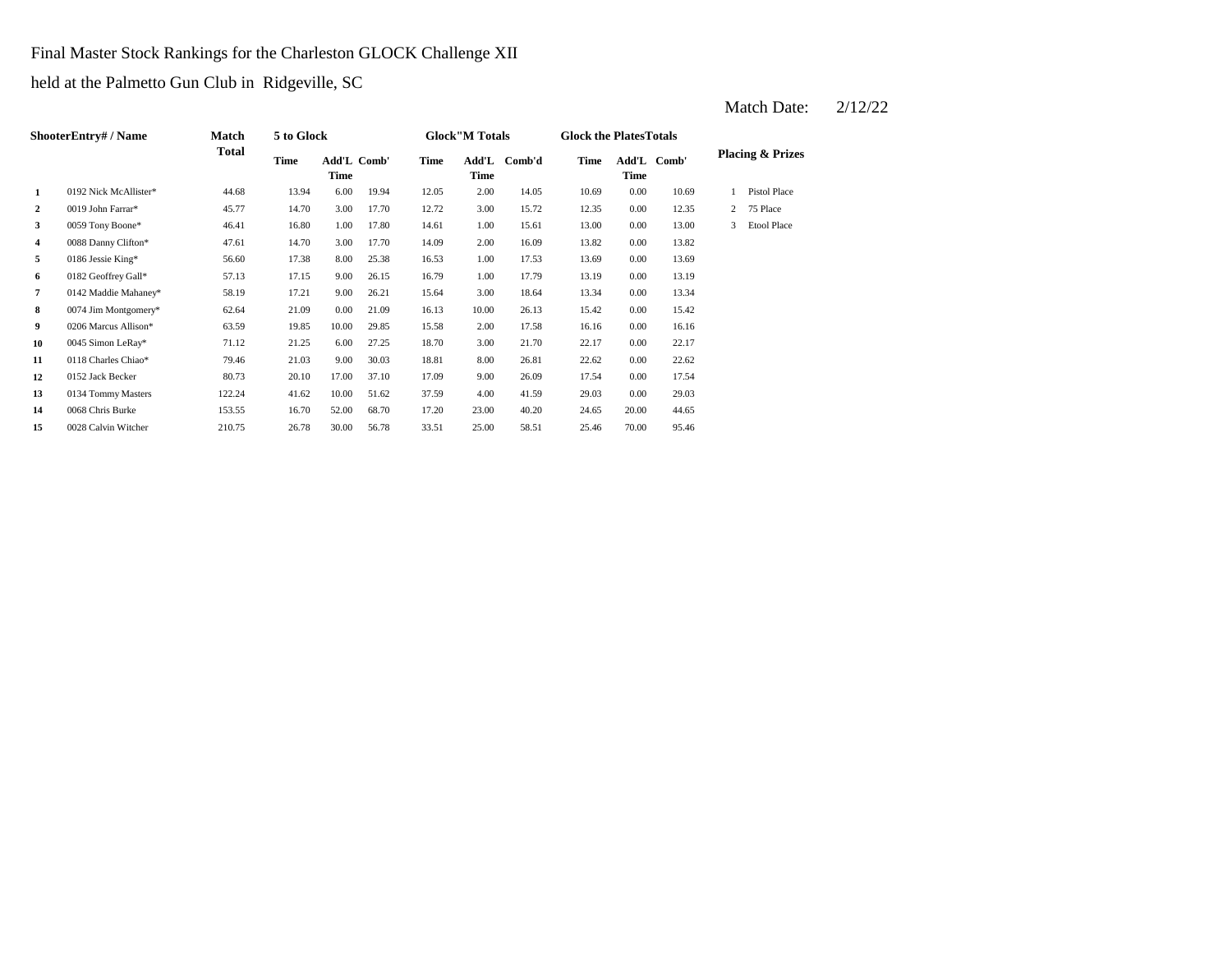Final SubCompact Rankings for the Charleston GLOCK Challenge XII

held at the Palmetto Gun Club in Ridgeville, SC

| <b>ShooterEntry#/Name</b> |                          | <b>Match</b><br><b>Total</b> | 5 to Glock  |             |             | <b>Glock</b> "M Totals |             |              | <b>Glock the PlatesTotals</b> |             |             |                             |                       |
|---------------------------|--------------------------|------------------------------|-------------|-------------|-------------|------------------------|-------------|--------------|-------------------------------|-------------|-------------|-----------------------------|-----------------------|
|                           |                          |                              | <b>Time</b> | <b>Time</b> | Add'L Comb' | Time                   | <b>Time</b> | Add'L Comb'd | <b>Time</b>                   | <b>Time</b> | Add'L Comb' | <b>Placing &amp; Prizes</b> |                       |
| 1                         | 0056 Tony Boone*         | 47.63                        | 15.85       | 3.00        | 18.85       | 14.53                  | 2.00        | 16.53        | 12.25                         | 0.00        | 12.25       |                             |                       |
| $\overline{2}$            | 0084 Danny Clifton*      | 51.17                        | 15.25       | 3.00        | 18.25       | 14.87                  | 1.00        | 15.87        | 17.05                         | 0.00        | 17.05       | $\mathbf{1}$                | Pistol Place          |
| 3                         | 0015 John Farrar*        | 52.66                        | 13.40       | 6.00        | 19.40       | 15.03                  | 4.00        | 19.03        | 14.23                         | 0.00        | 14.23       |                             |                       |
| 4                         | 0092 Edward Love*        | 62.45                        | 20.08       | 2.00        | 22.08       | 19.10                  | 1.00        | 20.10        | 20.27                         | 0.00        | 20.27       |                             |                       |
| 5                         | 0116 Charles Chiao*      | 70.72                        | 22.49       | 3.00        | 25.49       | 20.61                  | 4.00        | 24.61        | 20.62                         | 0.00        | 20.62       |                             |                       |
| 6                         | 0071 Jim Montgomery*     | 71.68                        | 20.05       | 2.00        | 22.05       | 15.10                  | 19.00       | 34.10        | 15.53                         | 0.00        | 15.53       |                             |                       |
| 7                         | 0008 Wallace Knight*     | 72.72                        | 20.63       | 7.00        | 27.63       | 16.64                  | 10.00       | 26.64        | 18.45                         | 0.00        | 18.45       |                             |                       |
| 8                         | 0035 Karl Snell          | 78.76                        | 21.18       | 9.00        | 30.18       | 20.82                  | 7.00        | 27.82        | 20.76                         | 0.00        | 20.76       | 1                           | 100 Place             |
| 9                         | 0208 Wilbert Spruell* Jr | 83.96                        | 23.88       | 10.00       | 33.88       | 23.44                  | 6.00        | 29.44        | 20.64                         | 0.00        | 20.64       |                             |                       |
| 10                        | 0094 Michael Dixon*      | 87.39                        | 25.57       | 17.00       | 42.57       | 22.47                  | 3.00        | 25.47        | 19.35                         | 0.00        | 19.35       |                             |                       |
| 11                        | 0125 James Wallis* Jr.   | 89.25                        | 29.54       | 3.00        | 32.54       | 27.24                  | 4.00        | 31.24        | 25.47                         | 0.00        | 25.47       |                             |                       |
| 12                        | 0204 Marcus Allison*     | 102.99                       | 21.91       | 13.00       | 34.91       | 15.66                  | 13.00       | 28.66        | 29.42                         | 10.00       | 39.42       |                             | 2 year membership rer |
| 13                        | 0055 Michael Fortune*    | 104.52                       | 13.18       | 24.00       | 37.18       | 12.05                  | 35.00       | 47.05        | 20.29                         | 0.00        | 20.29       |                             |                       |
| 14                        | 0145 Alexander Zager     | 111.70                       | 22.09       | 9.00        | 31.09       | 23.40                  | 21.00       | 44.40        | 36.21                         | 0.00        | 36.21       | 2                           | Etool Place           |
| 15                        | 0053 Jeff Robinson*      | 113.29                       | 19.18       | 19.00       | 38.18       | 20.03                  | 13.00       | 33.03        | 32.08                         | 10.00       | 42.08       |                             |                       |
| 16                        | 0105 James Parris Jr     | 121.36                       | 38.38       | 5.00        | 43.38       | 34.70                  | 7.00        | 41.70        | 36.28                         | 0.00        | 36.28       | 3                           | Knife Place           |
| 17                        | 0077 Truitt Mallory      | 125.51                       | 32.31       | 12.00       | 44.31       | 29.14                  | 16.00       | 45.14        | 36.06                         | 0.00        | 36.06       |                             |                       |
| 18                        | 0022 Edward Kubacki      | 142.03                       | 30.35       | 15.00       | 45.35       | 26.59                  | 22.00       | 48.59        | 48.09                         | 0.00        | 48.09       |                             |                       |
| 19                        | 0133 Tommy Masters       | 146.66                       | 35.89       | 16.00       | 51.89       | 41.09                  | 2.00        | 43.09        | 41.68                         | 10.00       | 51.68       |                             |                       |
| 20                        | 0198 Paul Kelly IV       | 169.86                       | 33.66       | 30.00       | 63.66       | 34.49                  | 33.00       | 67.49        | 38.71                         | 0.00        | 38.71       |                             |                       |
| 21                        | 0162 Mark Huth           | 173.04                       | 33.12       | 23.00       | 56.12       | 23.43                  | 39.00       | 62.43        | 54.49                         | 0.00        | 54.49       |                             |                       |
| 22                        | 0128 John McNamara       | 174.87                       | 36.21       | 21.00       | 57.21       | 29.02                  | 37.00       | 66.02        | 51.64                         | 0.00        | 51.64       |                             |                       |
| 23                        | 0065 Chris Burke         | 238.08                       | 17.03       | 39.00       | 56.03       | 14.90                  | 14.00       | 28.90        | 43.15                         | 110.00      | 153.15      |                             |                       |
| 24                        | 0013 Tim Wilhelm         | 274.65                       | 41.03       | 39.00       | 80.03       | 56.57                  | 57.00       | 113.57       | 71.05                         | 10.00       | 81.05       |                             |                       |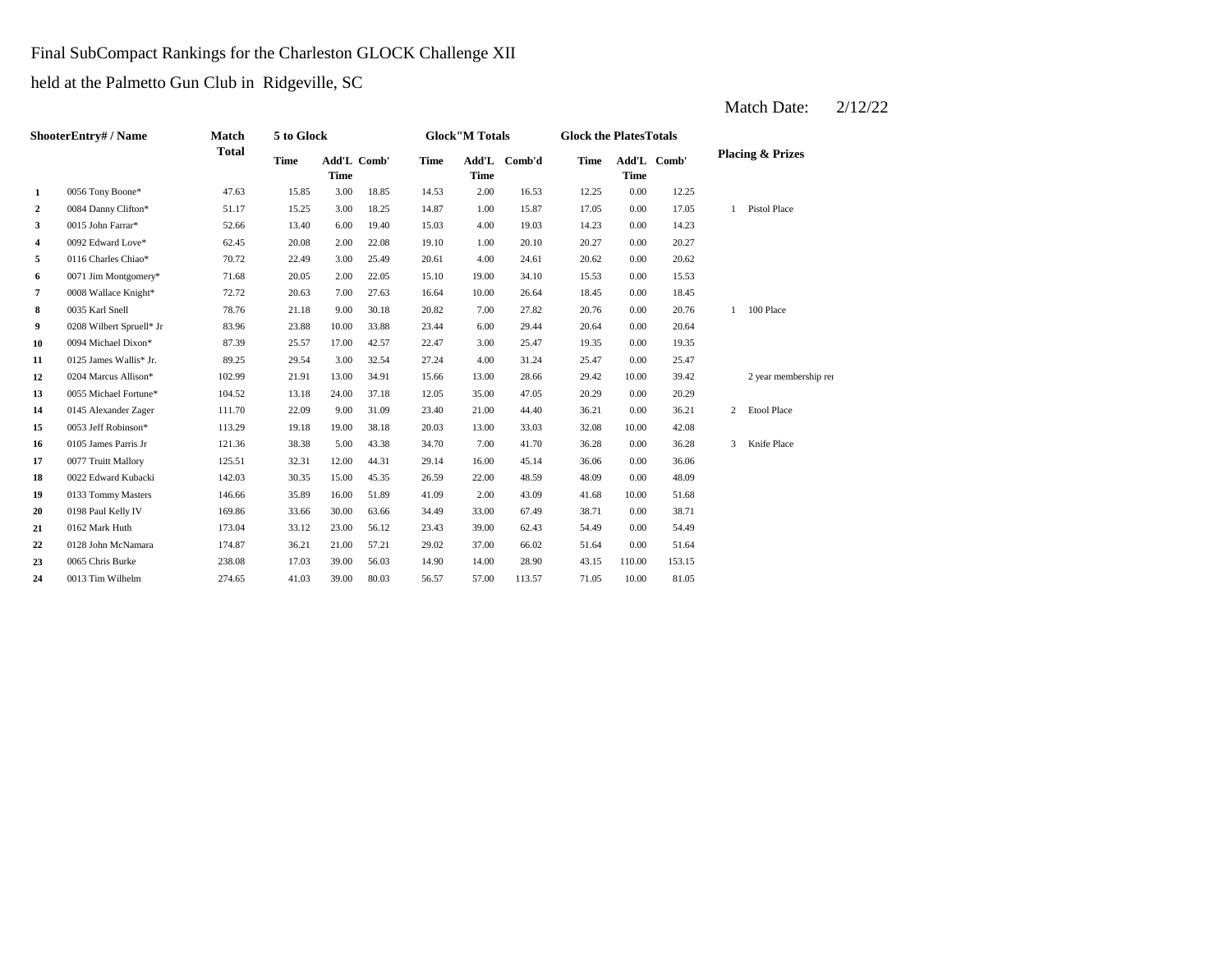## Final Unlimited Rankings for the Charleston GLOCK Challenge XII

held at the Palmetto Gun Club in Ridgeville, SC

| <b>ShooterEntry#/Name</b> |                          | <b>Match</b><br><b>Total</b> | 5 to Glock  |                            |       |             | <b>Glock</b> "M Totals                  |        |             | <b>Glock the Plates Totals</b> |             |                             |                    |
|---------------------------|--------------------------|------------------------------|-------------|----------------------------|-------|-------------|-----------------------------------------|--------|-------------|--------------------------------|-------------|-----------------------------|--------------------|
|                           |                          |                              | <b>Time</b> | Add'L Comb'<br><b>Time</b> |       | <b>Time</b> | $\mathbf{Add}\mathbf{L}$<br><b>Time</b> | Comb'd | <b>Time</b> | <b>Time</b>                    | Add'L Comb' | <b>Placing &amp; Prizes</b> |                    |
| 1                         | 0087 Danny Clifton*      | 35.99                        | 12.80       | 0.00                       | 12.80 | 11.83       | 0.00                                    | 11.83  | 11.36       | 0.00                           | 11.36       |                             | 100 Place          |
| $\overline{2}$            | 0191 Nick McAllister*    | 38.23                        | 15.25       | 1.00                       | 16.25 | 11.37       | 1.00                                    | 12.37  | 9.61        | 0.00                           | 9.61        |                             |                    |
| 3                         | 0018 John Farrar*        | 40.88                        | 14.29       | 2.00                       | 16.29 | 13.26       | 0.00                                    | 13.26  | 11.33       | 0.00                           | 11.33       |                             |                    |
| $\overline{4}$            | 0181 Geoffrey Gall*      | 44.25                        | 17.26       | 0.00                       | 17.26 | 14.15       | 0.00                                    | 14.15  | 12.84       | 0.00                           | 12.84       |                             |                    |
| 5                         | 0185 Jessie King*        | 47.46                        | 15.17       | 3.00                       | 18.17 | 15.45       | 2.00                                    | 17.45  | 11.84       | 0.00                           | 11.84       |                             |                    |
| 6                         | 0101 Benjamin Zager*     | 52.11                        | 16.68       | 3.00                       | 19.68 | 14.92       | 3.00                                    | 17.92  | 14.51       | 0.00                           | 14.51       |                             |                    |
| 7                         | 0209 Wilbert Spruell* Jr | 56.14                        | 18.34       | 2.00                       | 20.34 | 15.69       | 5.00                                    | 20.69  | 15.11       | 0.00                           | 15.11       |                             |                    |
| 8                         | 0190 Cameron McAllister  | 62.05                        | 21.64       | 5.00                       | 26.64 | 15.10       | 6.00                                    | 21.10  | 14.31       | 0.00                           | 14.31       |                             | 100 Place          |
| 9                         | 0203 Steven Pariseau     | 62.56                        | 15.11       | 6.00                       | 21.11 | 15.39       | 10.00                                   | 25.39  | 16.06       | 0.00                           | 16.06       |                             |                    |
| 10                        | 0090 Fletcher Rutter     | 62.73                        | 17.78       | 4.00                       | 21.78 | 16.68       | 5.00                                    | 21.68  | 19.27       | 0.00                           | 19.27       | $\overline{2}$              | <b>Etool Place</b> |
| 11                        | 0138 Bill Ferwerda*      | 63.76                        | 20.50       | 1.00                       | 21.50 | 21.38       | 0.00                                    | 21.38  | 20.88       | 0.00                           | 20.88       |                             |                    |
| 12                        | 0103 Carl Green          | 68.84                        | 24.95       | 6.00                       | 30.95 | 20.55       | 1.00                                    | 21.55  | 16.34       | 0.00                           | 16.34       | 3                           | Knife Place        |
| 13                        | 0207 Bill Waterhouse     | 78.23                        | 26.16       | 5.00                       | 31.16 | 25.18       | 2.00                                    | 27.18  | 19.89       | 0.00                           | 19.89       |                             |                    |
| 14                        | 0038 David Scott         | 82.27                        | 24.08       | 7.00                       | 31.08 | 19.70       | 9.00                                    | 28.70  | 22.49       | 0.00                           | 22.49       |                             |                    |
| 15                        | 0102 John Fields         | 83.38                        | 23.56       | 14.00                      | 37.56 | 22.57       | 1.00                                    | 23.57  | 22.25       | 0.00                           | 22.25       |                             |                    |
| 16                        | 0127 James Wallis* Jr.   | 84.89                        | 27.36       | 8.00                       | 35.36 | 26.24       | 3.00                                    | 29.24  | 20.29       | 0.00                           | 20.29       |                             | 50 Random          |
| 17                        | 0027 Calvin Witcher      | 103.24                       | 33.89       | 9.00                       | 42.89 | 33.62       | 5.00                                    | 38.62  | 21.73       | 0.00                           | 21.73       |                             |                    |
| 18                        | 0188 James King          | 157.64                       | 20.36       | 32.00                      | 52.36 | 20.96       | 39.00                                   | 59.96  | 35.32       | 10.00                          | 45.32       |                             |                    |
| 19                        | 0180 Clifford Lee        | 177.16                       | 28.87       | 34.00                      | 62.87 | 18.90       | 37.00                                   | 55.90  | 38.39       | 20.00                          | 58.39       |                             |                    |
| 20                        | 0067 Chris Burke         | 306.25                       | 20.67       | 46.00                      | 66.67 | 18.73       | 37.00                                   | 55.73  | 53.85       | 130.00                         | 183.85      |                             |                    |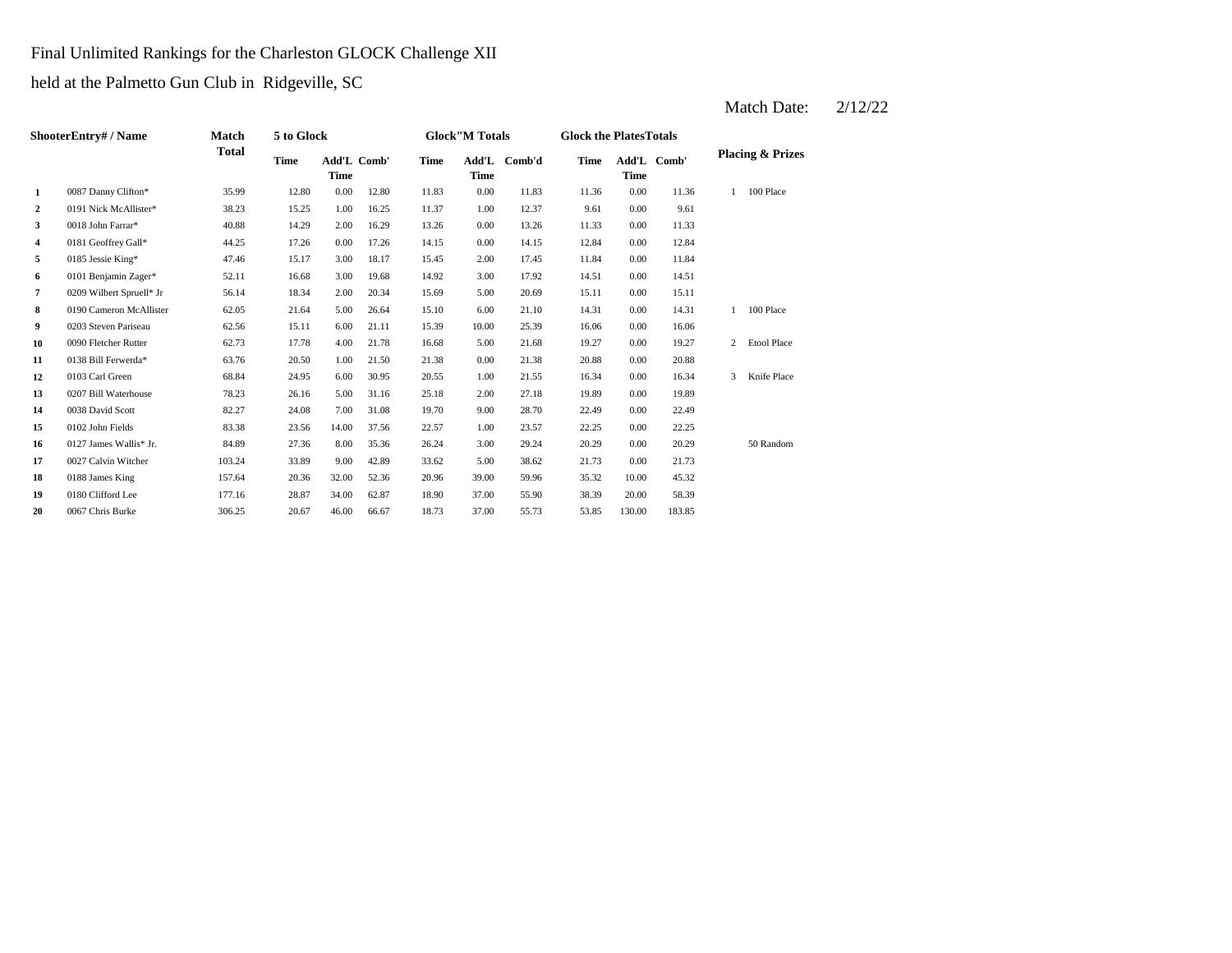#### **Final Team Rankings for the Charleston GLOCK Challenge XII**

**held at the Palmetto Gun Club in Ridgeville, SC**

| <b>Civilian</b>        |              |                       |                                              |
|------------------------|--------------|-----------------------|----------------------------------------------|
| <b>Standing</b>        | <b>Score</b> | <b>Team Name</b>      | <b>Team Members</b>                          |
|                        |              |                       |                                              |
| $\perp$                | 239.87       | Greenville Hurricanes | Vic Seiter III, Jacob Seiter, Tony Hannon    |
| <b>Junior Civilian</b> |              |                       |                                              |
|                        |              |                       |                                              |
| <b>Standing</b>        | <b>Score</b> | <b>Team Name</b>      | <b>Team Members</b>                          |
|                        | 289.77       | Hurricanes            | Noah Crain, Zachary Broerman, Ryan Bright    |
|                        |              |                       |                                              |
| <b>Master Stock</b>    |              |                       |                                              |
| <b>Standing</b>        | <b>Score</b> | <b>Team Name</b>      | <b>Team Members</b>                          |
|                        |              |                       |                                              |
|                        | 152.21       | 2 Carvers & The Kid   | Danny Clifton*, Maddie Mahaney*, Tony Boone* |